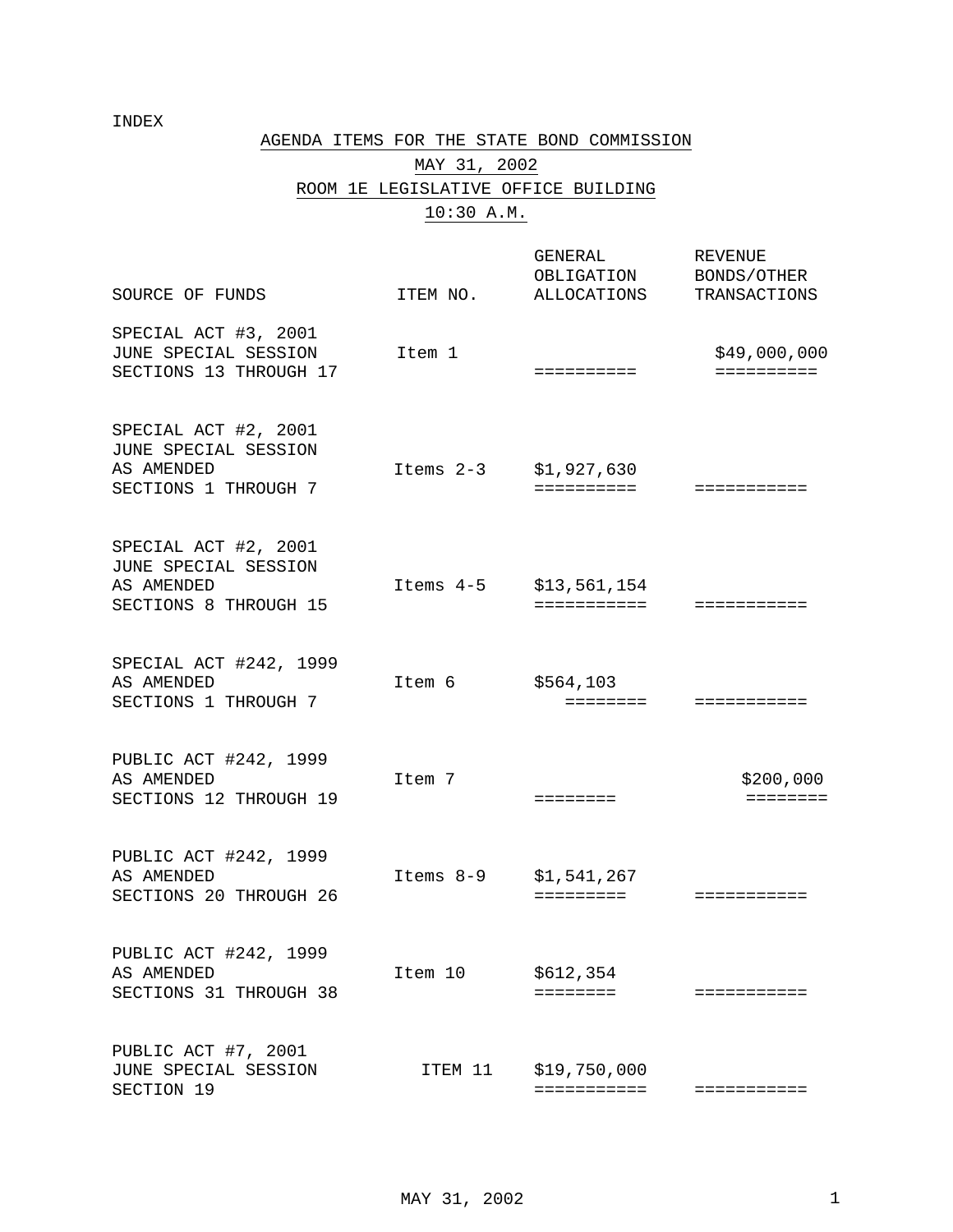## AGENDA ITEMS FOR THE STATE BOND COMMISSION MAY 31, 2002 ROOM 1E LEGISLATIVE OFFICE BUILDING 10:30 A.M.

SOURCE OF FUNDS ITEM NO. GENERAL OBLIGATION ALLOCATIONS REVENUE BONDS/OTHER TRANSACTIONS PUBLIC ACT #607, 1979 AS AMENDED SECTION 21 Item 12 \$47,669,000 \$3,500,000 =========== ========== GENERAL OBLIGATION BOND Item 13 SALE ============ ============ \$224,000,000 APPROVAL OF DECLARATION OF OFFICIAL INTENT PURSUANT TO FEDERAL Item 14

INCOME TAX REGULATIONS

MAY 31, 2002 2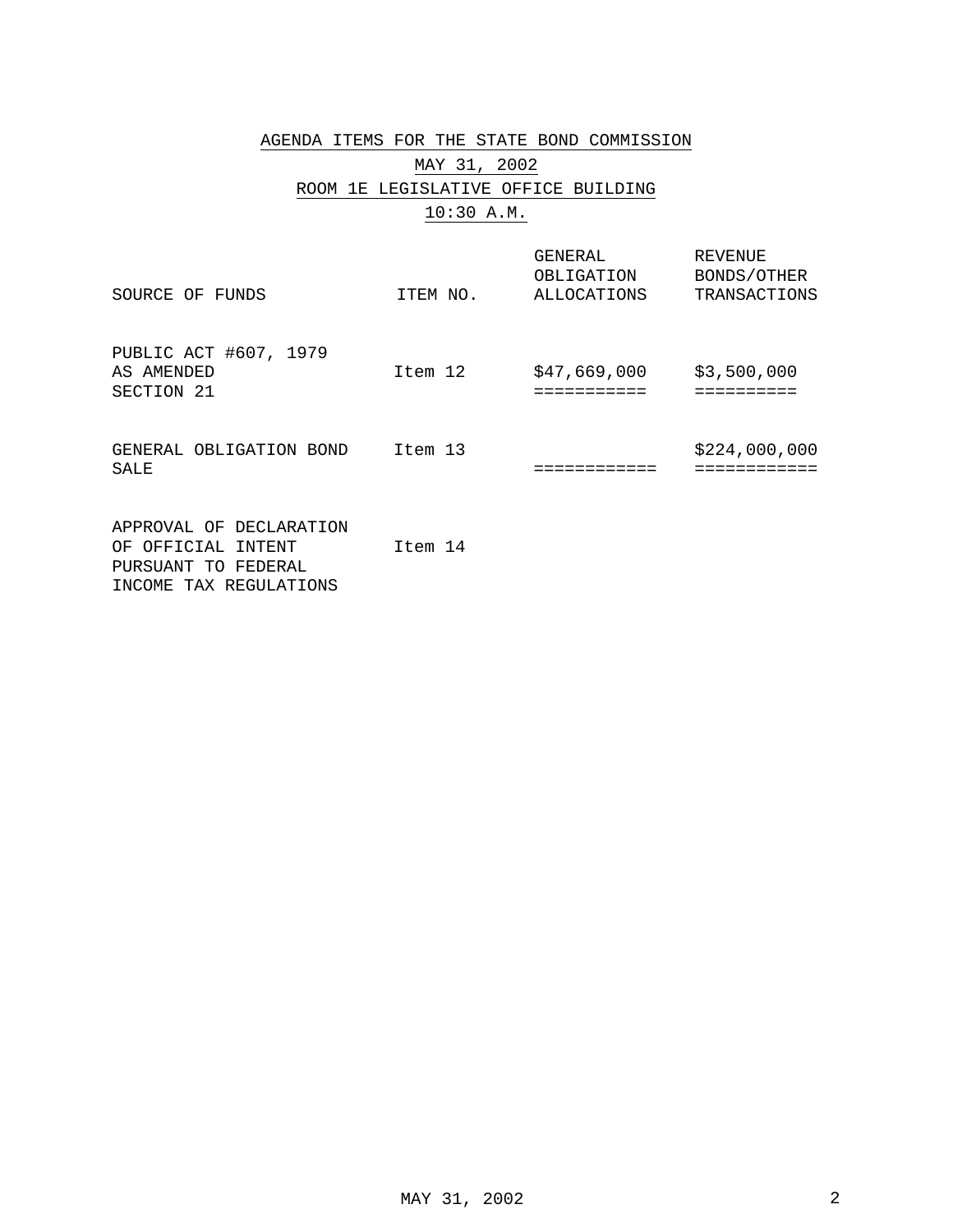### AGENDA ITEMS FOR THE STATE BOND COMMISSION MAY 31, 2002 ROOM 1E LEGISLATIVE OFFICE BUILDING 10:30 A.M.

UNLESS OTHERWISE NOTED, THE SECRETARY OF THE STATE BOND COMMISSION HAS ON FILE THE FOLLOWING MATTERS WITH RESPECT TO EACH REQUEST MADE TO THE STATE BOND COMMISSION FOR TODAY'S MEETING AS DETAILED THROUGH THE ATTACHED AGENDA ITEMS.

- 1. ANY HUMAN SERVICES FACILITY COLOCATION STATEMENT IF SO REQUESTED BY THE SECRETARY OF THE OFFICE OF POLICY AND MANAGEMENT PURSUANT TO CGS §4B-23.
- 2. ANY PROJECT WHICH INVOLVES THE USE OF 25 ACRES OR MORE OF PRIME FARMLAND FOR NONAGRICULTURAL PURPOSES HAS BEEN REVIEWED IN ACCORDANCE WITH THE PROVISIONS OF PUBLIC ACT NO. 83-102 (AN ACT CONCERNING STATE PROJECTS WHICH TAKE PRIME FARMLAND) AND THAT THE COMMISSIONER OF AGRICULTURE HAS FILED A STATEMENT INDICATING THAT EACH SUCH PROJECT PROMOTES AGRICULTURE OR THE GOAL OF AGRICULTURAL LAND PRESERVATION, OR THERE IS NO REASONABLE ALTERNATIVE SITE FOR THE PROJECT, OR THE PROJECT IS NOT APPLICABLE UNDER THE ACT.
- 3. ANY CAPITAL DEVELOPMENT IMPACT STATEMENT REQUIRED TO BE FILED WITH THE SECRETARY OF THE OFFICE OF POLICY AND MANAGEMENT, IF SO REQUIRED BY THE SECRETARY, PURSUANT TO CGS §4B-23.
- 4. ANY ADVISORY STATEMENT REGARDING THE STATE CONSERVATION AND DEVELOPMENT POLICIES PLAN REQUIRED BY CGS §16A-31 FOR EACH ITEM FOR WHICH AN ADVISORY STATEMENT IS REQUIRED BY CGS §16A-31, AND THE ITEM IS EITHER IN CONFORMITY WITH THE PLAN OR NOT ADDRESSED THEREIN.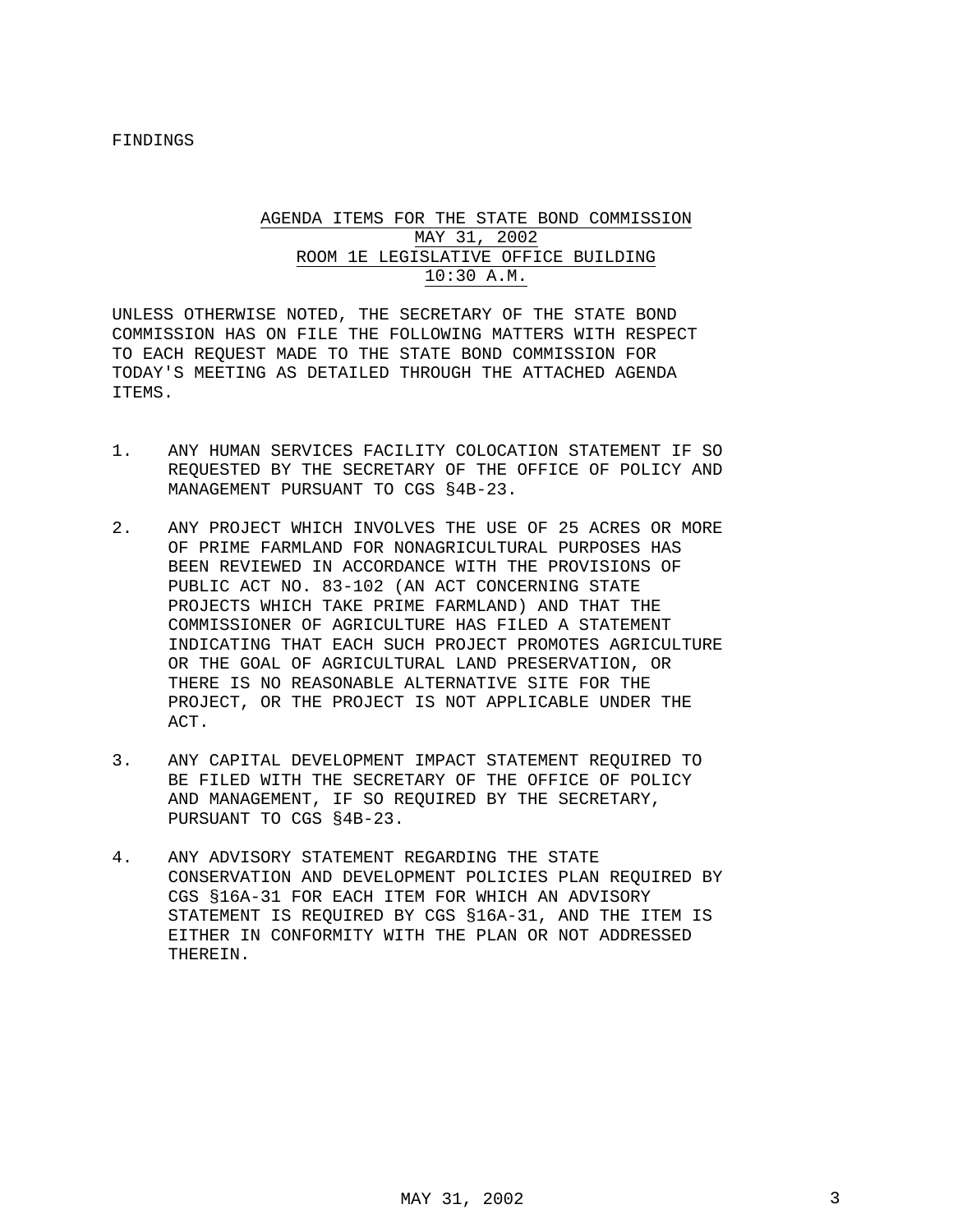## SPECIAL ACT #3, 2001 JUNE SPECIAL SESSION SEC. 13-17

ITEM NO. 1

DEPARTMENT OF TRANSPORTATION

SPECIAL TAX OBLIGATION BONDS

BUREAU OF HIGHWAYS

CAPITAL RESURFACING AND RELATED RECONSTRUCTION PROJECTS

REQUESTED: An Allocation and Bond Authorization (to Agency)  $$49,000,000$ 

FROM: Sec. 13 Acct. No. 3842 5100 010 Project No. 573010

| Total Authorized     | \$49,000,000 |
|----------------------|--------------|
| Previous Allocations | $-0-$        |
| Balance Unallocated  | \$49,000,000 |

REASON FOR REQUEST:

These funds are requested to finance the Capital Highway Resurfacing and Related Reconstruction Program for fiscal year 2002-03 as detailed on the following page.

Funds are requested as follows:

| Capital Resurfacing | \$91,400,000 |
|---------------------|--------------|
| Less: Federal Funds | 41,300,000   |
| Other Funds         | 1,100,000    |
| Total, This Request | \$49,000,000 |
|                     |              |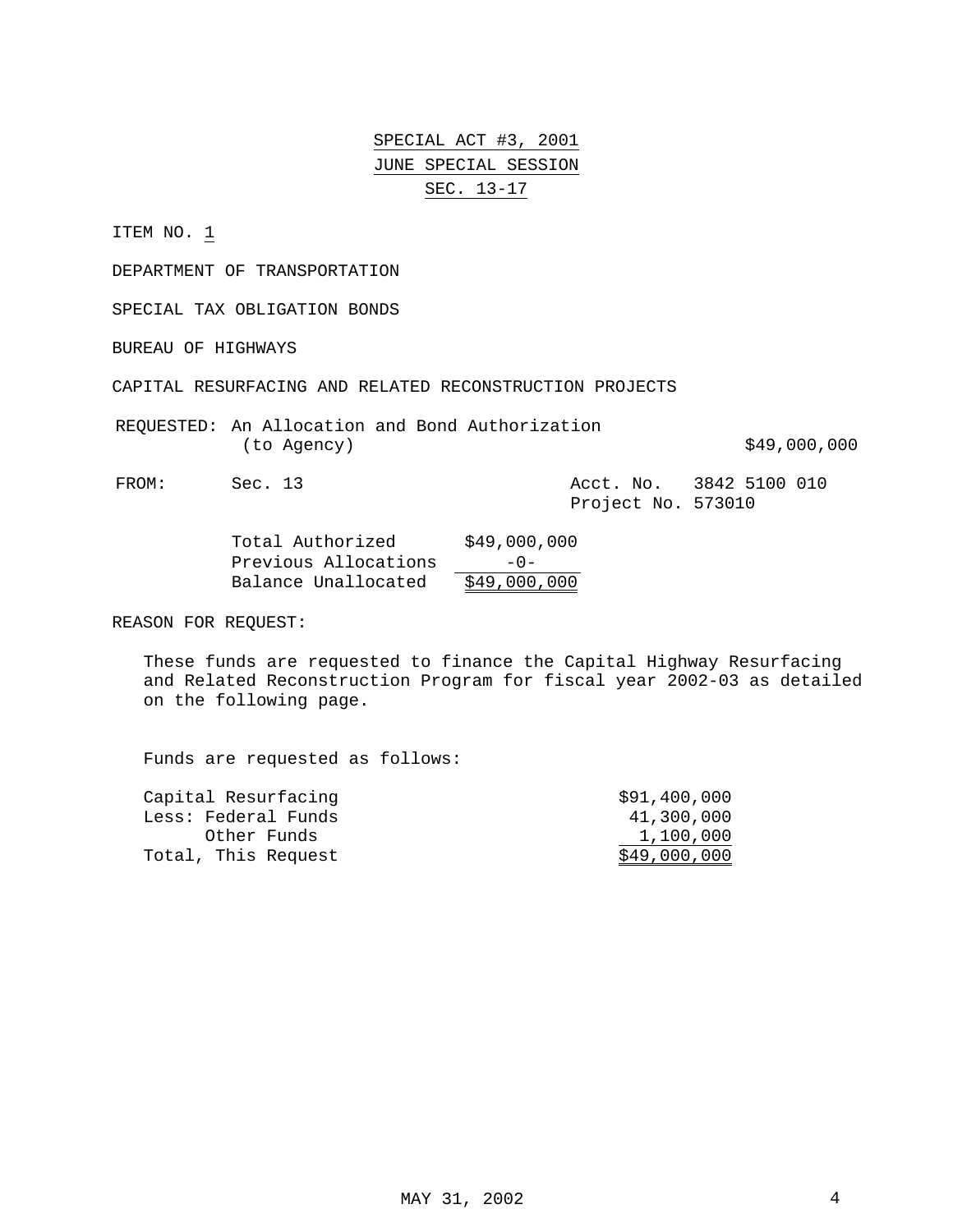ITEM NO.  $1 (Cont'd.)$ 

## **RESURFACING PROGRAM-FY 2003**

| Municipality | Description                                                                                                                   | Total        | Federal/Other | State        |
|--------------|-------------------------------------------------------------------------------------------------------------------------------|--------------|---------------|--------------|
| Marlborough  | Ct. 2 resurfacing,<br>bridge and safety<br>improvements from<br>Park Road in<br>Marlborough to Route<br>149 in Colchester     | \$19,500,000 | \$15,600,000  | \$3,900,000  |
| Bridgeport   | Ct. 130 resurfacing                                                                                                           | 9,400,000    | 7,800,000     | 1,600,000    |
| Bridgeport   | Ct. 700 resurfacing                                                                                                           | 5,000,000    | 4,000,000     | 1,000,000    |
| Fairfield    | Ct. 15 resurfacing,<br>bridge and safety<br>improvements from<br>Congress St. to<br>Morehouse Hwy.                            | 7,500,000    | 6,000,000     | 1,500,000    |
| Hartford     | $I-91$ resurfacing,<br>bridge and safety<br>improvements from<br>the pedestrian<br>bridge to Capen St.<br>including HOV lanes | 10,000,000   | 9,000,000     | 1,000,000    |
| Various      | Vendor-in-place-<br>resurfacing                                                                                               | 40,000,000   |               | 40,000,000   |
| Totals       |                                                                                                                               | \$91,400,000 | \$42,400,000  | \$49,000,000 |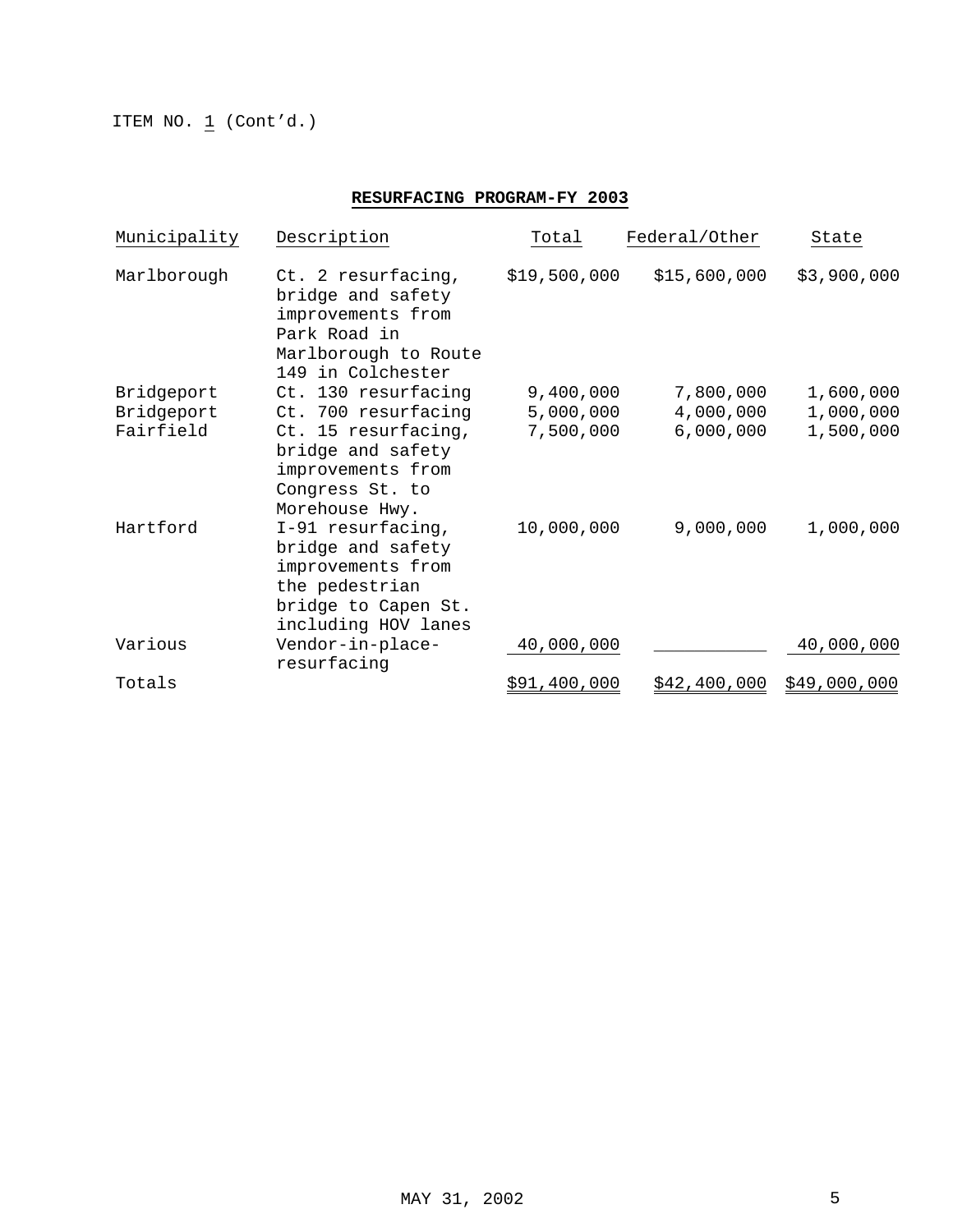SPECIAL ACT #2, 2001 JUNE SPECIAL SESSION AS AMENDED SEC. 1-7

ITEM NO. 1A

STATE COMPTROLLER

DEVELOPMENT AND IMPLEMENTATION OF A CORE FINANCIAL SYSTEMS PROJECT

REQUESTED: An Allocation and Bond Authorization (to Agency)  $$11,000,000$ 

FROM: Sec. 2(a) Acct. No. 3011-1202-010

| Total Earmarking     | \$50,000,000 |
|----------------------|--------------|
| Previous Allocations | 32,000,000   |
| Balance Unallocated  | \$18,000,000 |

REASON FOR REQUEST:

These funds are requested to finance the next phase of the State's core financial and administrative systems project.

These funds are requested to purchase additional software and hardware and associated maintenance contracts. These funds will also allow for the continued services of the consulting firm that has been hired to assist with both the software selection and implementation.

Funds are requested as follows:

Total, This Request  $$11,000,000$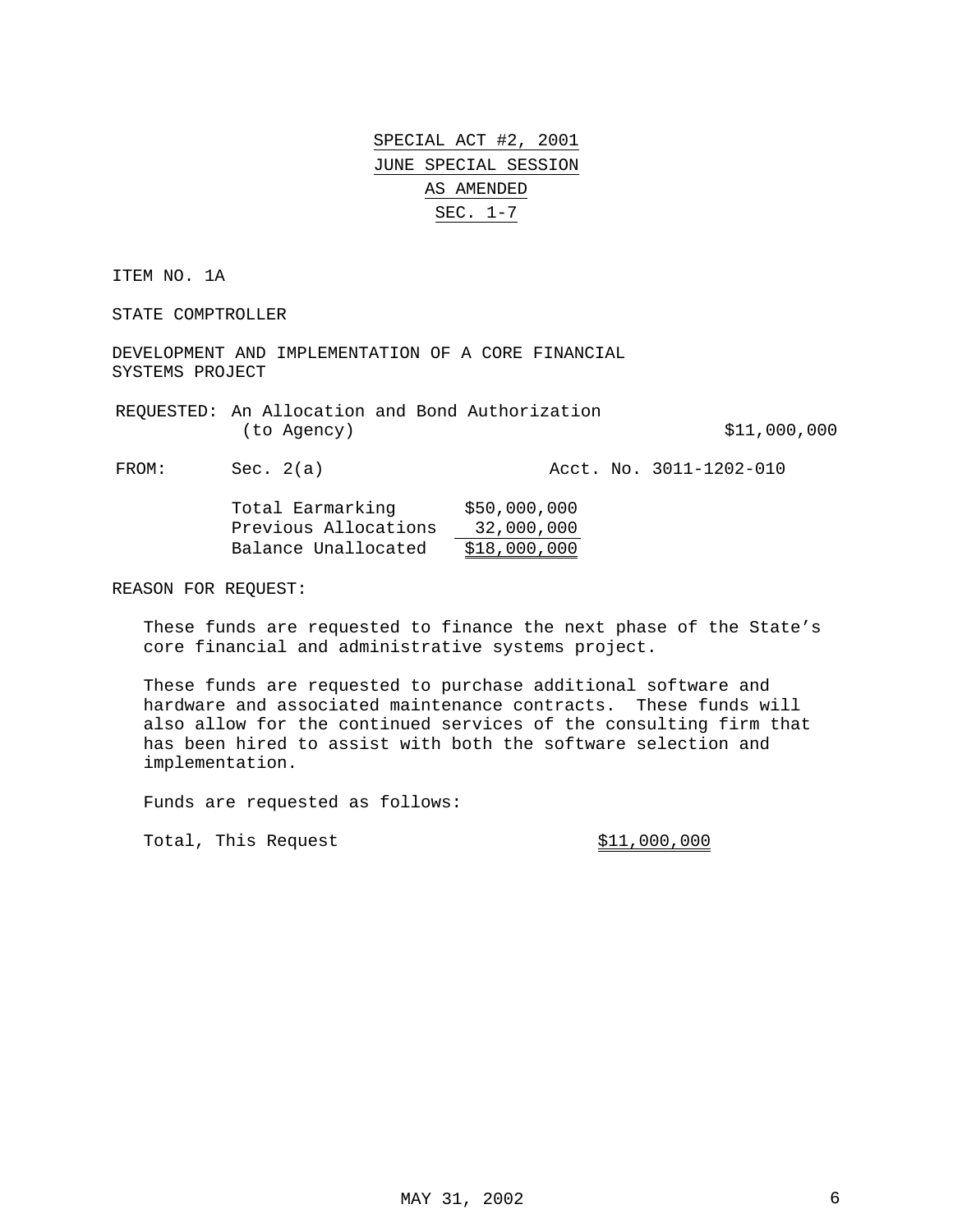# SPECIAL ACT #2, 2001 JUNE SPECIAL SESSION AS AMENDED SEC.1-7

ITEM NO. 2

DEPARTMENT OF EDUCATION

ALTERATIONS AND IMPROVEMENTS TO BUILDINGS AND GROUNDS, INCLUDING NEW AND REPLACEMENT EQUIPMENT, TOOLS AND SUPPLIES NECESSARY TO IMPLEMENT UPDATED CURRICULA, VEHICLES AND TECHNOLOGY UPGRADES AT ALL REGIONAL VOCATIONAL-TECHNICAL SCHOOLS, PROVIDED NOT MORE THAN \$3,200,000 OF SAID AMOUNT SHALL BE USED FOR THE RENOVATIONS AND IMPROVEMENTS TO THE A.I. PRINCE/CTC BUILDING

REQUESTED: An Allocation and Bond Authorization...............\$861,150

FROM: Sec. 2(h)(1) Acct. No. 3011-7001-010 Project No. BI-RT-815

| Total Earmarking     | \$18,200,000 |
|----------------------|--------------|
| Previous Allocations | 7,446,064    |
| Balance Unallocated  | \$10,753,936 |

This is one of 2 items requested from the unallocated balance available under this section of the bond act. Total requested \$1,927,630.

REASON FOR REQUEST:

These funds are requested to award a construction contract based on bids received on January 16, 2002 for interior renovations to the Hospitality Technology and Blueprint Reading shops at Ella Grasso Regional Vocational-Technical School in Groton.

Funds are requested as follows:

|                     |           | Previous | This      |
|---------------------|-----------|----------|-----------|
|                     |           | Funding  | Request   |
| Construction (Bid)  | \$736,500 |          | \$736,500 |
| Contingency         | 73,650    |          | 73,650    |
| $A/E$ Fees          | 56,000    | \$42,000 | 14,000    |
| DPW Fees            | 75,000    | 38,000   | 37,000    |
| Total, This Request | \$941,150 | \$80,000 | \$861,150 |
|                     |           |          |           |
| Financing:          |           |          |           |
|                     |           |          |           |

|       |  | S.A. $01-2$ , Sec. $2(h)(1)$ , This Request | \$861,150 |
|-------|--|---------------------------------------------|-----------|
|       |  | S.A. 98-9, Sec. 2(c), Previous Funding      | 80,000    |
| Total |  |                                             | \$941,150 |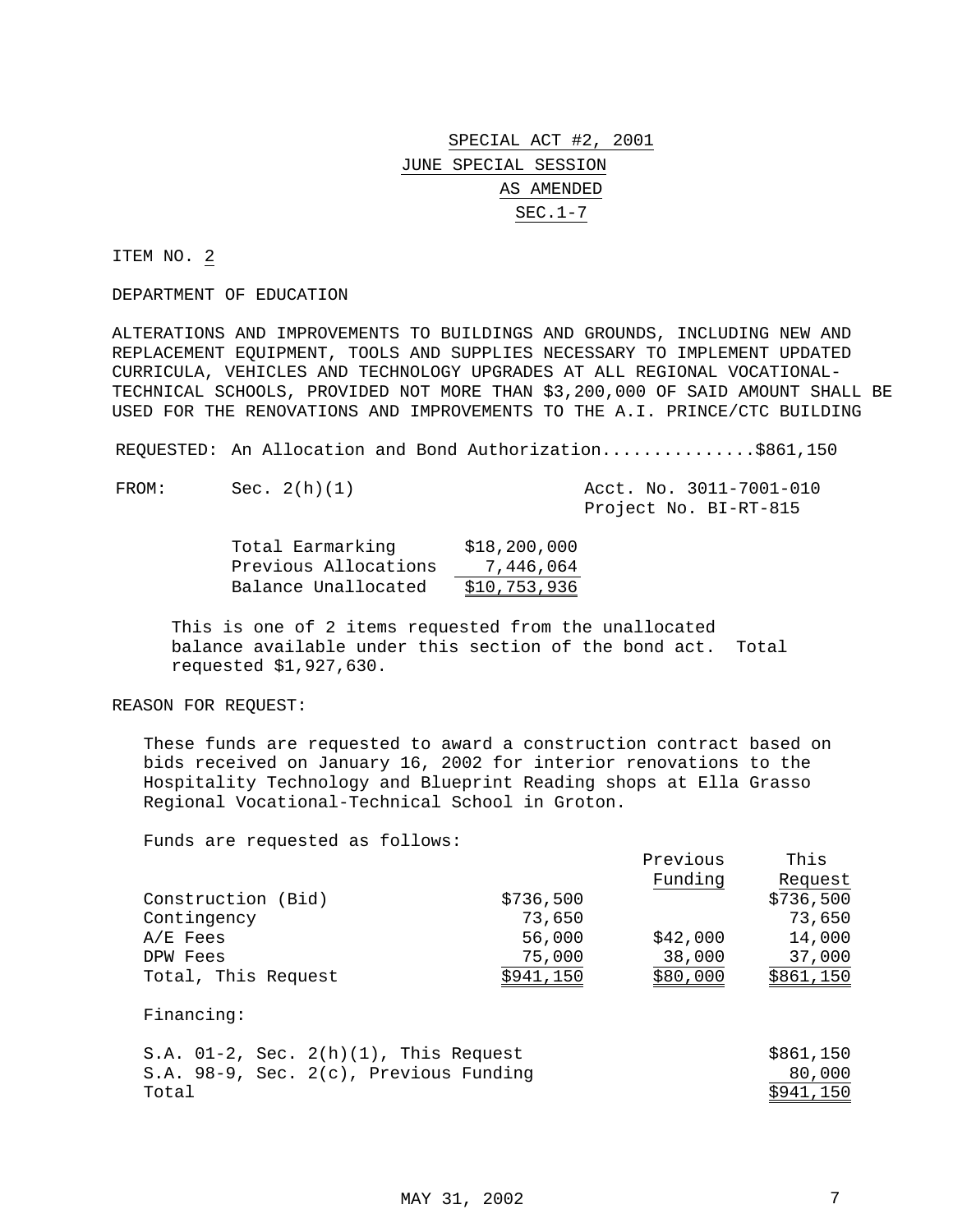SPECIAL ACT #2, 2001 JUNE SPECIAL SESSION AS AMENDED SEC.1-7

ITEM NO. 3

DEPARTMENT OF EDUCATION

ALTERATIONS AND IMPROVEMENTS TO BUILDINGS AND GROUNDS, INCLUDING NEW AND REPLACEMENT EQUIPMENT, TOOLS AND SUPPLIES NECESSARY TO IMPLEMENT UPDATED CURRICULA, VEHICLES AND TECHNOLOGY UPGRADES AT ALL REGIONAL VOCATIONAL-TECHNICAL SCHOOLS, PROVIDED NOT MORE THAN \$3,200,000 OF SAID AMOUNT SHALL BE USED FOR THE RENOVATIONS AND IMPROVEMENTS TO THE A.I. PRINCE/CTC BUILDING

REQUESTED: An Allocation and Bond Authorization...............\$1,066,480

FROM: Sec. 2(h)(1) Acct. No. 3011-7001-010 Project No. BI-RT-1000

| Total Earmarking     | \$18,200,000 |
|----------------------|--------------|
| Previous Allocations | 7,446,064    |
| Balance Unallocated  | \$10,753,936 |

This is one of 2 items requested from the unallocated balance available under this section of the bond act. Total requested \$1,927,630.

REASON FOR REQUEST:

These funds are requested to finance renovations and improvements at various Regional Vocational-Technical Schools.

Funds are requested as follows:

This Request

Renovations(Est.) \$1,066,480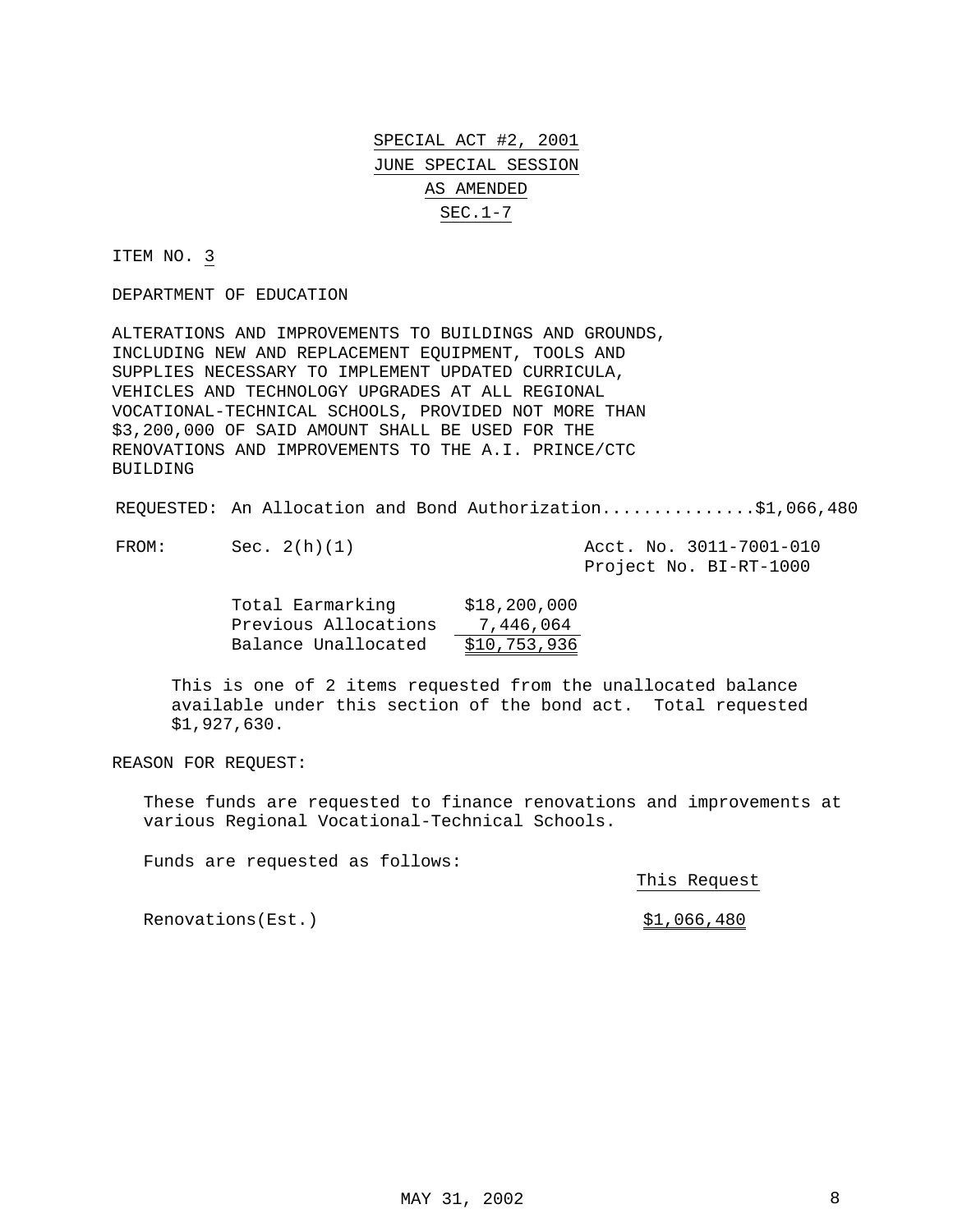SPECIAL ACT #2, 2001 JUNE SPECIAL SESSION AS AMENDED SEC. 8-15

ITEM NO. 4

DEPARTMENT OF ECONOMIC AND COMMUNITY DEVELOPMENT

GRANT-IN-AID TO THE CITY OF NEW HAVEN FOR ECONOMIC DEVELOPMENT PROJECTS, INCLUDING IMPROVEMENTS TO DOWNTOWN AND A BIOTECHNOLOGY CORRIDOR AND RELATED DEVELOPMENT PURPOSES

| REQUESTED: An Allocation and Bond Authorization | (to Agency)    |  |  |                                                     |  | \$13,166,154 |  |
|-------------------------------------------------|----------------|--|--|-----------------------------------------------------|--|--------------|--|
| FROM:                                           | Sec. $9(d)(1)$ |  |  | Acct. No. 1873 3500 074<br>Project No. 2001 093 018 |  |              |  |

| \$30,000,000 |
|--------------|
| 7,000,000    |
| \$23,000,000 |
|              |

REASON FOR REQUEST:

These funds are requested to provide a grant-in-aid to the City of New Haven to assist in the costs associated with the development of the Ninth Square Phase II project, also known as Lamberton Square. The City will grant these funds to two private developers and loan the balance through CHFA to a third developer at a rate of 0% for a term of 55 years.

This project is a mixed-use development located on Chapel, Crown and State Streets in New Haven which includes the renovation of space to provide approximately 25,000 sq. ft. of ground floor retail space, conversion of the former W.T. Grant Department Store into a 138 space indoor parking garage and construction of 221 residential units. The residential units will be a mix of affordable and market rate.

Funds are requested as follows:

| Total Project Cost        |              | \$39,883,595 |
|---------------------------|--------------|--------------|
| Less: Local Funds         | \$2,700,000  |              |
| CHFA Low Income           |              |              |
| Housing Tax Credits       | 3,920,000    |              |
| Bank Loans                | 14, 323, 061 |              |
| Private Investment        | 5,774,380    | 26,717,441   |
| State Grant, This Request |              | \$13,166,154 |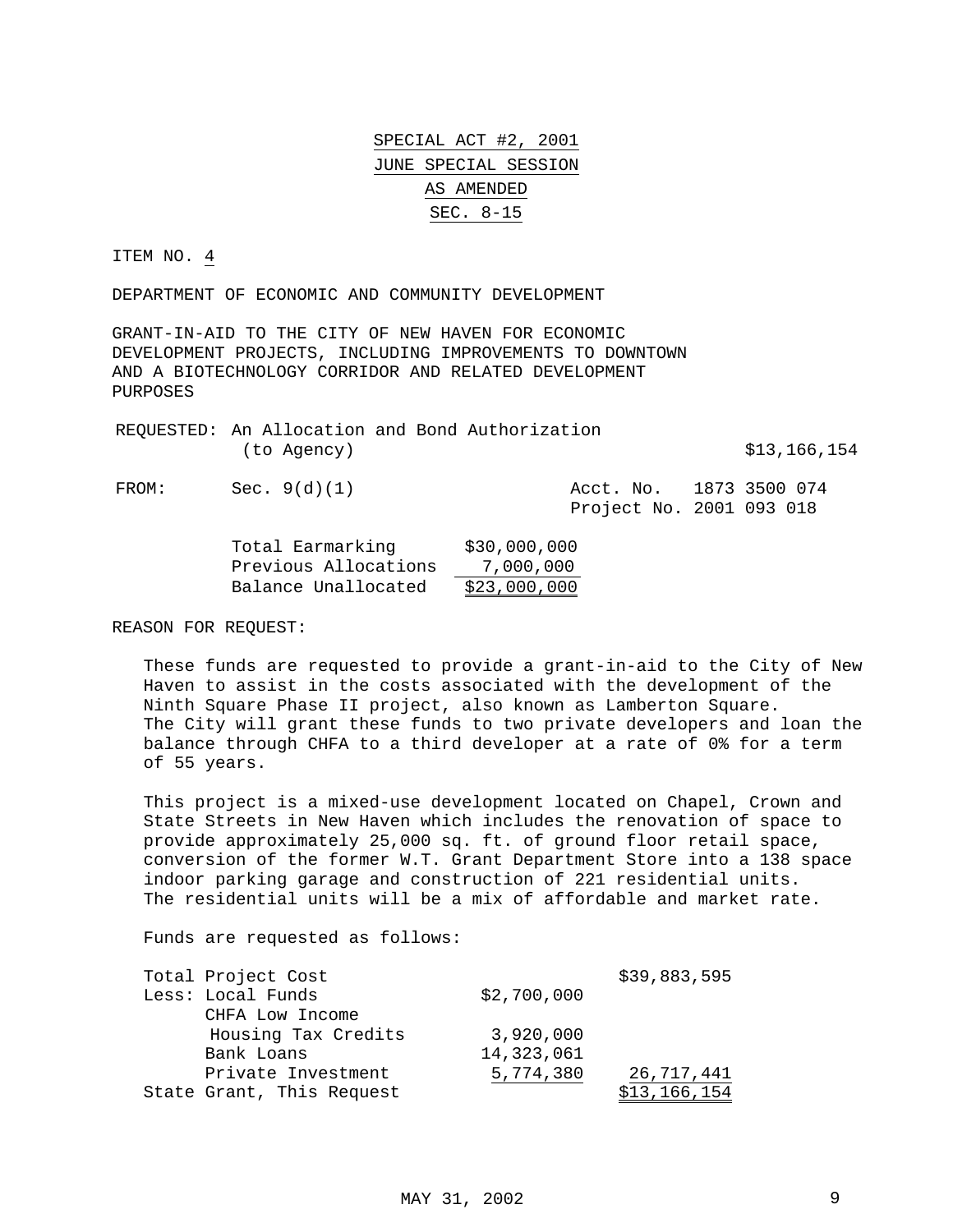PUBLIC ACT #2, 2001 JUNE SPECIAL SESSION AS AMENDED SEC. 8-15

ITEM NO. 5

DEPARTMENT OF SOCIAL SERVICES

GRANTS-IN-AID FOR NEIGHBORHOOD FACILITIES, CHILD CARE PROJECTS, ELDERLY CENTERS, SHELTER FACILITIES FOR VICTIMS OF DOMESTIC VIOLENCE, EMERGENCY SHELTERS AND RELATED FACILITIES FOR THE HOMELESS, MULTI-PURPOSE HUMAN RESOURCE CENTERS AND FOOD DITRIBUTION FACILITIES

NEW CANAAN

| REQUESTED: An Allocation and Bond Authorization |  |           |
|-------------------------------------------------|--|-----------|
| (to Agency)                                     |  | \$395,000 |

| FROM: | Sec. 9(h)            |             |                         | Acct. No. 1873-6100-154 |
|-------|----------------------|-------------|-------------------------|-------------------------|
|       |                      |             | Project No. 6100 01 123 |                         |
|       | Total Earmarking     | \$3,500,000 |                         |                         |
|       | Previous Allocations | 415,000     |                         |                         |
|       | Balance Unallocated  | \$3,085,000 |                         |                         |

REASON FOR REQUEST:

These funds are requested to provide a grant-in-aid to the YMCA of New Canaan, a  $501(c)(3)$  non-profit organization, to assist in the costs associated with renovations to and the construction of additional space for day care.

This project consists of HVAC renovations, electrical improvements, ADA compliance and the purchase of playground equipment. Also included is the construction of a 6,000 sq. ft. addition to the YMCA. Upon completion of this project, the YMCA will increase day care service from 150 to 225 infants, toddlers and preschool children.

Funds are requested as follows:

| Total Project Cost        |           | \$1,678,860 |
|---------------------------|-----------|-------------|
| Less: YMCA Funds          | \$100,000 |             |
| Gifts/Fund Raising        | 1,183,860 | 1,283,860   |
| State Grant, This Request |           | \$395,000   |

In accordance with Section 15 of P.A. 01-2, ". . .any grant-in-aid . . .which is made to an entity which is not a political subdivision of the state, the contract entered into pursuant to section 9 of this act shall provide that if the premises for which such grant-in-aid was made ceases, within ten years of the date of such grant, to be used as a facility for which such grant was made, an amount equal to the amount of such grant, minus ten per cent for each full year which has elapsed since the date of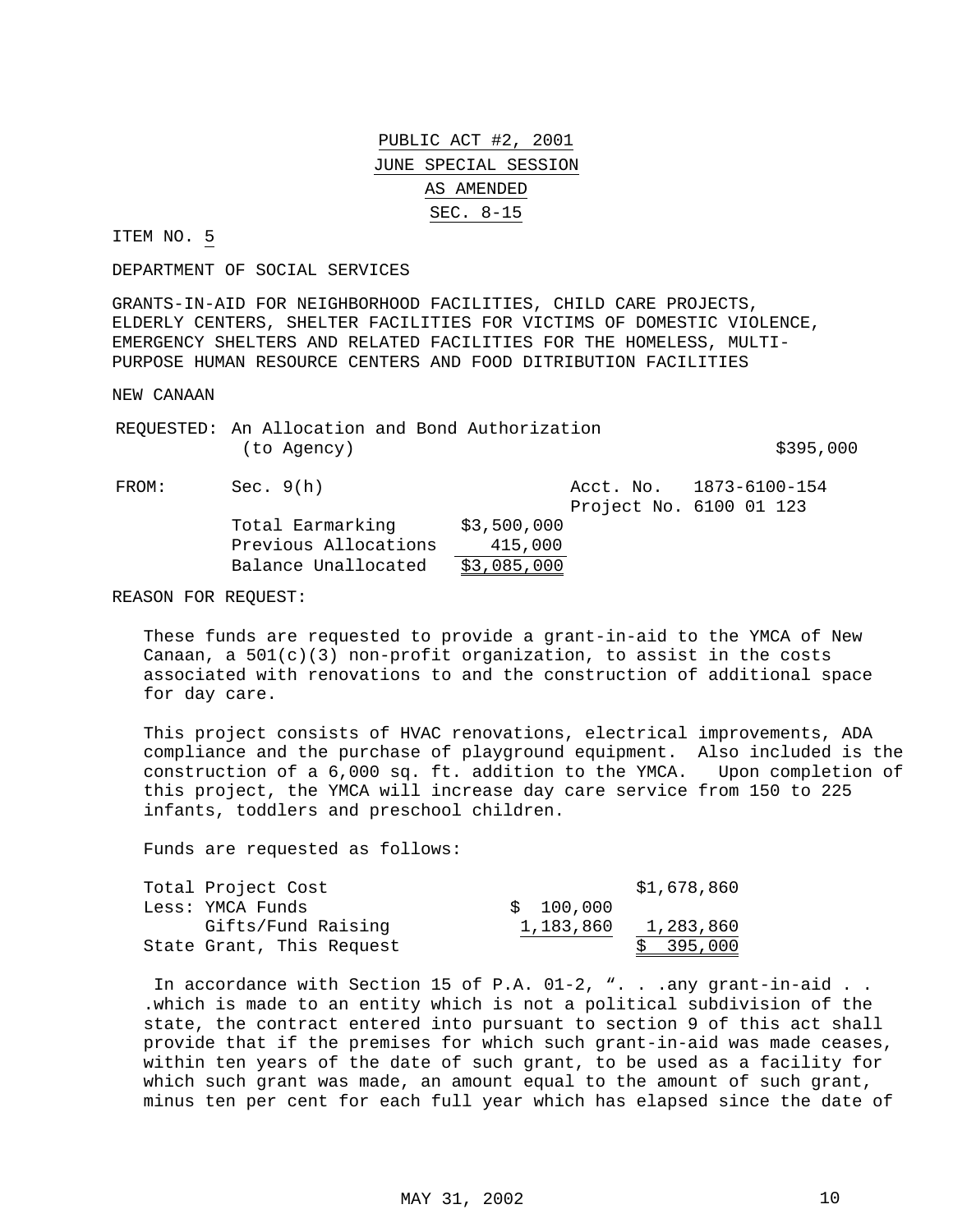such grant, shall be repaid to the state and that a lien shall be placed on such land in favor of the state to ensure that such amount will be repaid in the event of such change in use, except that if the premises for which such grant-in-aid was made are owned by the state, a municipality or a housing authority, no lien shall be placed."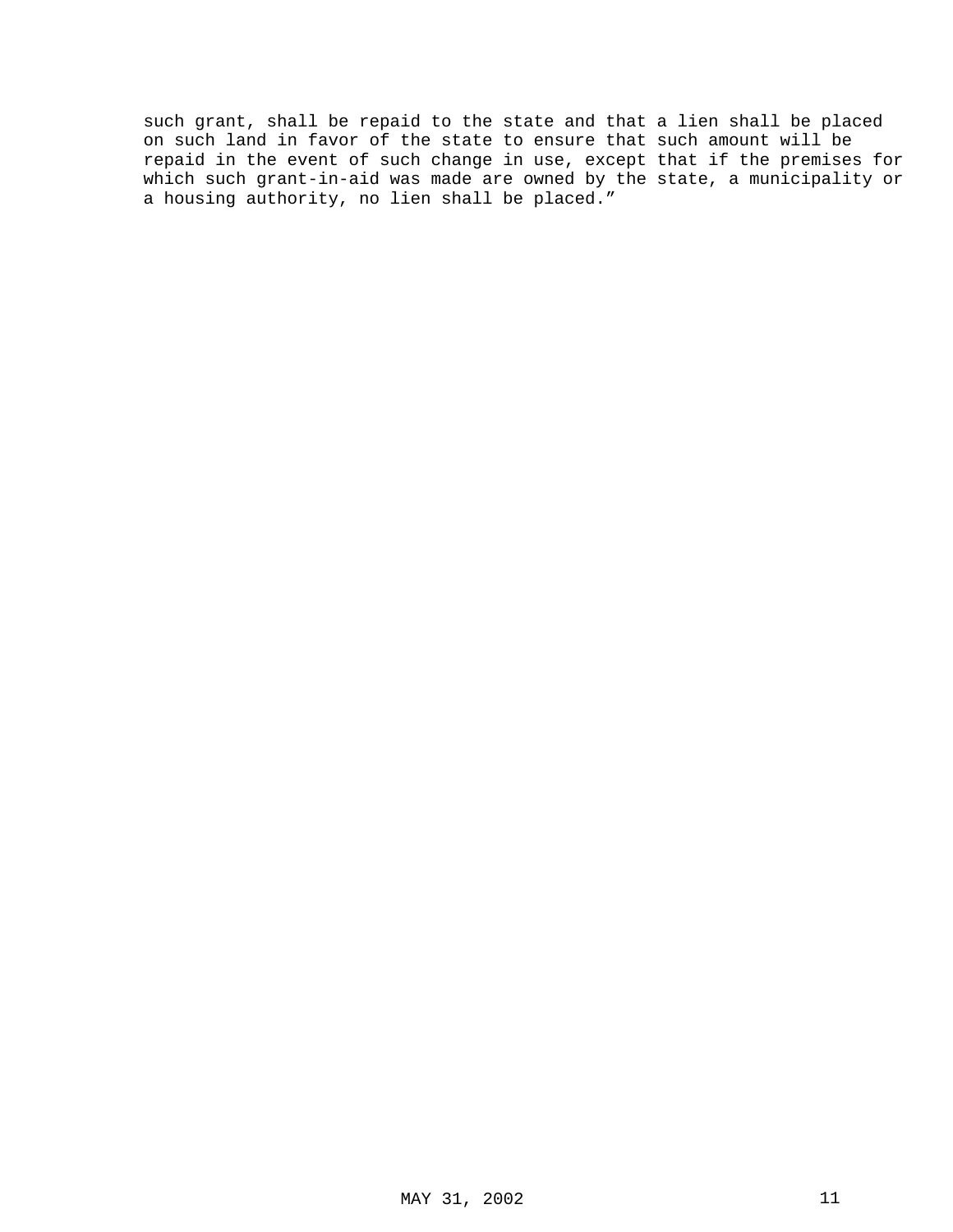### PUBLIC ACT #242, 1999 AS AMENDED SEC. 1-7

#### ITEM NO. 6

DEPARTMENT OF ENVIRONMENTAL PROTECTION

VARIOUS FLOOD CONTROL IMPROVEMENTS, FLOOD REPAIR, EROSION DAMAGE REPAIRS AND MUNICIPAL DAM REPAIRS

### VARIOUS

REQUESTED: An Allocation and Bond Authorization (to Agency)........................\$564,103

FROM: Sec. 2(f)(5) Acct. No. 3991-3100-050

Total Earmarking \$2,500,000 Previous Allocations 1,539,733

Balance Unallocated \$ 960,267

### REASON FOR REQUEST:

These funds are requested to finance three flood and erosion repair projects as detailed below.

This Request

#### I. South Windsor and Stafford

These funds are requested to provide funding necessary to construct repairs to various state owned flood control dams located on Middle River and Furnace Brook in Stafford, and Avery Brook Dam in South Windsor. Construction costs are based on bids received on May 15, 2002. The Department of Environmental Protection has combined these sites due to the similar nature of the problems.

The Stafford Flood Control Dams consist of seven dams that were built in the early 1960's as a result of the 1955 flood. Problems to be addressed include improvements to the internal pipe joints for each principal spillway pipe, access road improvements and vegetation removal.

The Avery Brook Dam repairs will address a cracked joint in a downstream wing wall, clogged submerged underdrains within the foundation of the dam and removal of accumulated sediments in the outlet structure.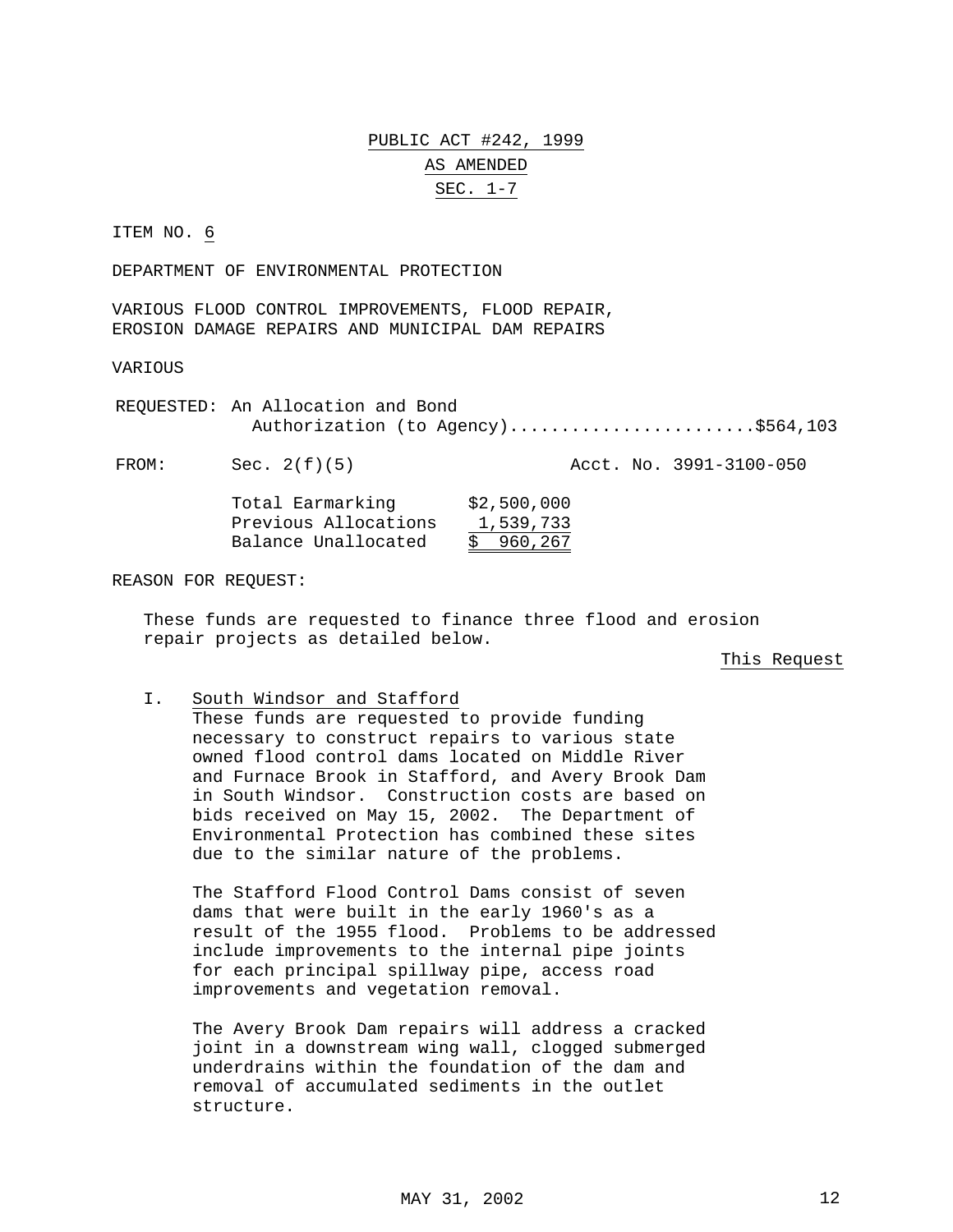| Total Project Cost        | \$392,700 |           |
|---------------------------|-----------|-----------|
| Less: Previous Funding    | 35,000    |           |
| State Funds, This Request |           | \$357,700 |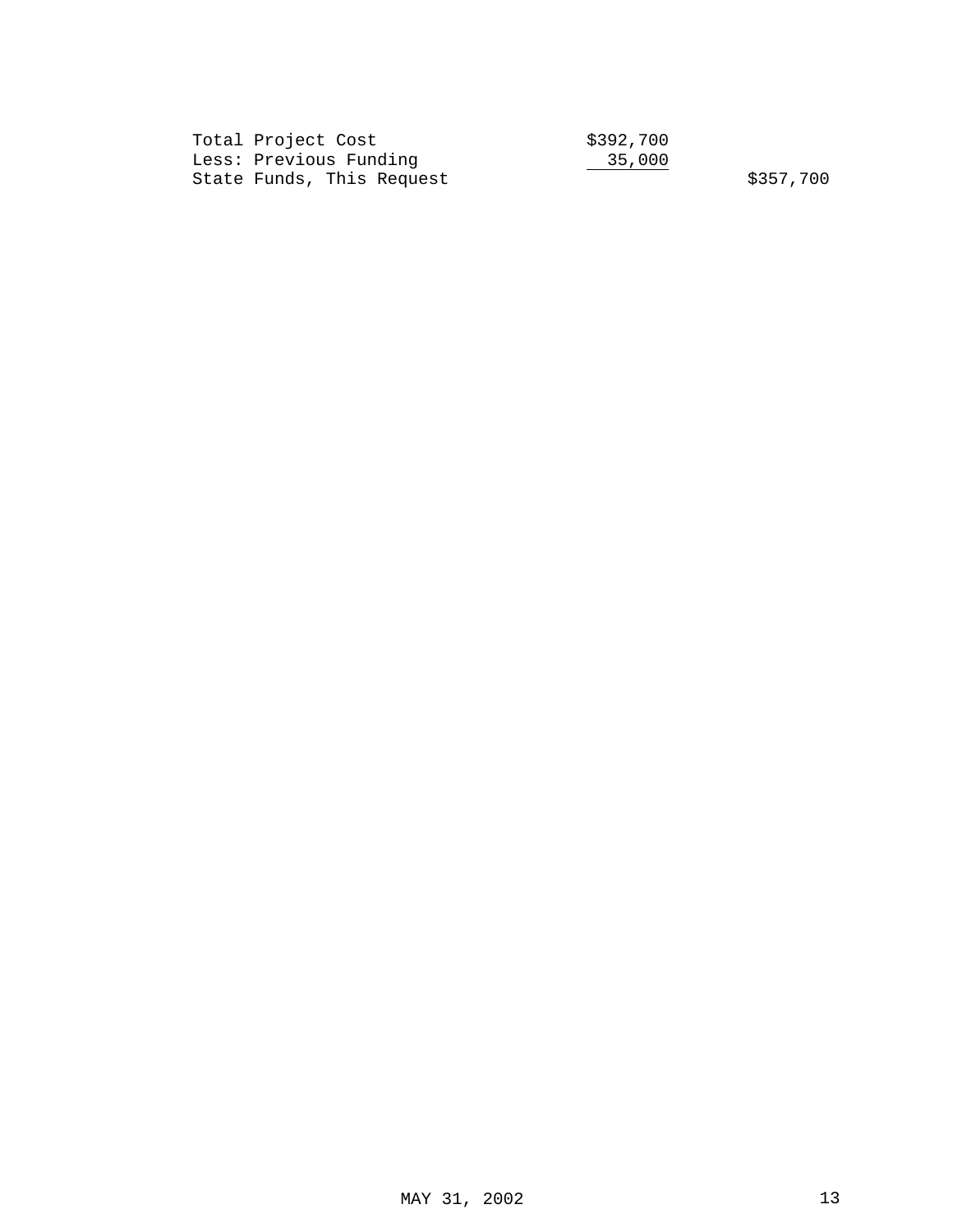#### This Request

II. Enfield These funds are requested to provide the State's share of a flood and erosion control project on Susan Circle in Enfield.

This project consists of installation of subsurface drainage to intercept the flow of groundwater that is causing slope failures to three properties.

In accordance with Section 25-71 C.G.S., the Commissioner of Environmental Protection is authorized to make payment for flood or erosion control systems on a prorated basis of one-third of the cost of the system.

| Total Project Cost              | \$232,815 |
|---------------------------------|-----------|
| Less: Local Funding (67%)       | 155,287   |
| State Funds, This Request (33%) | 77,528    |

### III. Milford

These funds are requested to provide the State's share of a federal flood control project in the Point Beach area of Milford. This project consists of elevating 42 homes above the base flood elevation. An analysis by the Army Corps of Engineers has demonstrated that these homes are consistently flooded and the improvements will have a positive cost/benefit ratio. The property owners will be paying a share of the costs through an agreement with the City of Milford in which they agree to pay both the City's bonding and interest expenses incurred for this project over a ten year period.

| Total Project Cost          | \$4,576,751 |         |
|-----------------------------|-------------|---------|
| Less: Federal Share (64.5%) | 2,953,630   |         |
| Local Share $(22.2)$        | 1,015,913   |         |
| State Funds $(13.3)$ :      |             |         |
| SA 93-2, Sec. $30(d)(5)$ ,  | 378,333     |         |
| Previous Funding            |             |         |
| SA 89-52, Sec $2(g)(4)$ ,   | 100,000     |         |
| Previous Funding            |             |         |
| This Request                |             | 128,875 |
|                             |             |         |

Total State Funds, This Request  $$564,103$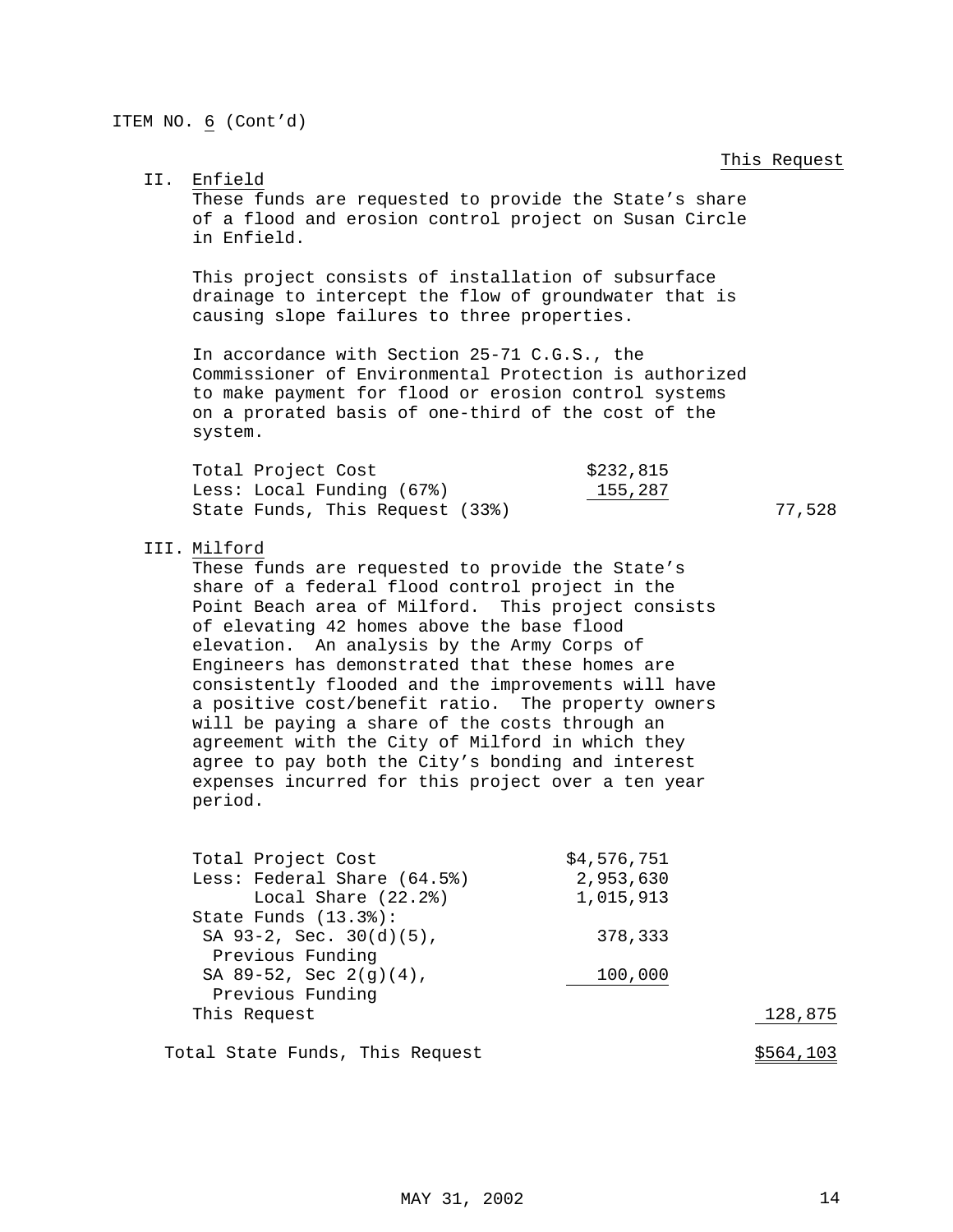## PUBLIC ACT #242, 1999 AS AMENDED SEC. 12-19

ITEM NO. 7

DEPARTMENT OF ENVIRONMENTAL PROTECTION

GRANTS-IN-AID TO MUNICIPALITIES FOR ACQUISITION OF LAND, FOR PUBLIC PARKS, RECREATIONAL AND WATER QUALITY IMPROVEMENTS, WATER MAINS AND WATER POLLUTION CONTROL FACILITIES, INCLUDING SEWER PROJECTS AND A PROGRAM FOR THE CLEAN-UP OF CONTAMINATED SOIL AND/OR THE REMOVAL AND REPLACEMENT OF LEAKING UNDERGROUND STORAGE TANKS

| REQUESTED: Use of Previously Allocated |  |
|----------------------------------------|--|
| Funds Available (to Agency)\$200,000   |  |

FROM: Sec. 13(b)(1) Acct. No. 1873-3100-158

Previously Allocated Funds Available \$200,000

REASON FOR REQUEST:

At the September 28, 2001 State Bond Commission meeting, funds were approved to provide a grant-in-aid to the Town of Avon to construct an all-purpose athletic field adjacent to Avon High School. Subsequently, the Avon Town Council voted not to proceed with this project, but voted to support another park project. Therefore, these same funds are requested to provide a grant-inaid to Avon to assist in the costs related to the development of a park located on Butler Road.

This project consists of the construction of two all-purpose fields and a regulation baseball field for use by the Town and the public schools. Also included are site improvements, parking, fencing and equipment.

Funds are requested as follows:

State Grant, This Request  $$200,000$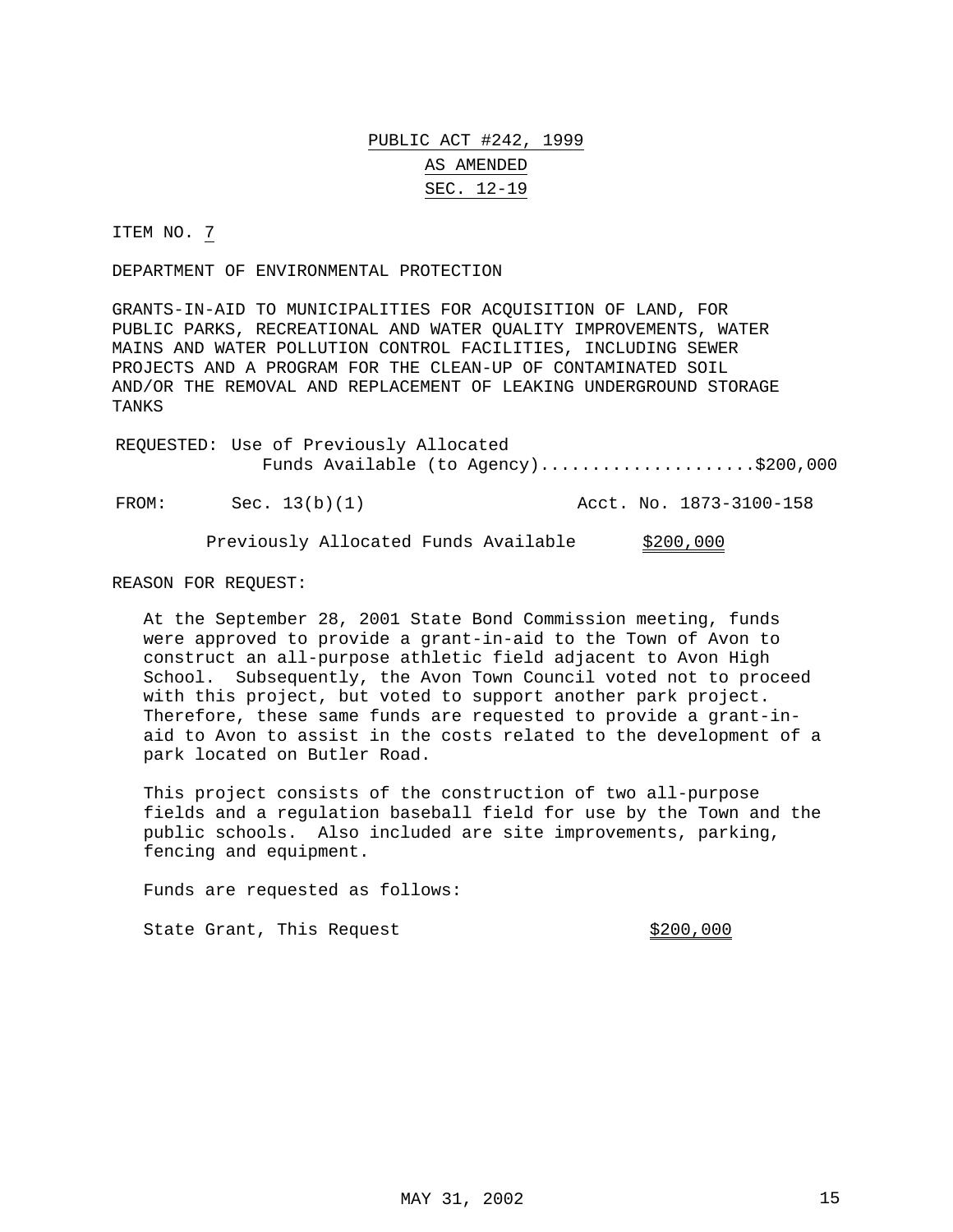# PUBLIC ACT #242, 1999 AS AMENDED SEC.20-26

ITEM NO. 8

DEPARTMENT OF PUBLIC WORKS

INFRASTRUCTURE REPAIRS AND IMPROVEMENTS, INCLUDING FIRE, SAFETY AND COMPLIANCE WITH THE AMERICANS WITH DISABILITIES ACT, IMPROVEMENTS TO STATE-OWNED BUILDINGS AND GROUNDS, INCLUDING ENERGY CONSERVATION AND PRESERVATION OF UNOCCUPIED BUILDINGS

REQUESTED: An Allocation and Bond Authorization..............\$768,267

FROM: Sec. 21(b)(1)  $\overline{AC}$ , No. 3001-1326-010

Project No. BI-2B-9000

| Total Earmarking     | \$10,000,000 |
|----------------------|--------------|
| Previous Allocations | 2,461,328    |
| Balance Unallocated  | \$7,538,672  |

REASON FOR REQUEST:

These funds are requested to finance infrastructure renovations and improvements at various state-owned facilities as detailed below.

Funds are requested as follows:

### Project/Location Estimated Costs

| HVAC System Automation-State Fire Academy          | \$60,000   |
|----------------------------------------------------|------------|
| Courtyard Drainage Improvements-State Fire Academy | 34,637     |
| Various Interior Improvements-State Fire Academy   | 44,880     |
| Prop/Burn Building Improvements-State Fire Academy | 32,750     |
| Repairs-Prudence Crandall Museum                   | 50,000     |
| Renovate NVCTC                                     | 246,000    |
| Various Projects "As Needed"                       | 300,000    |
| Total, This Request                                | \$768, 267 |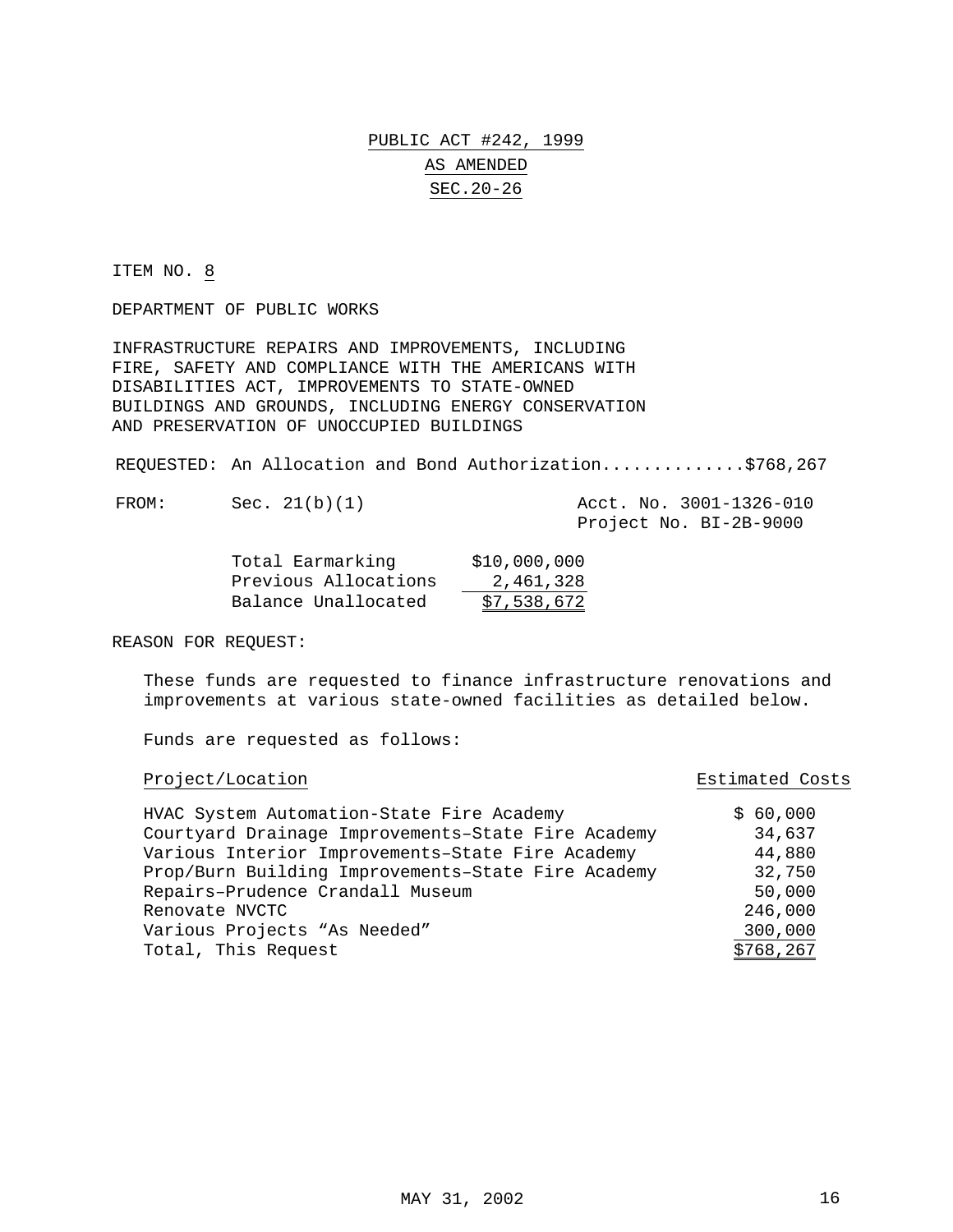## PUBLIC ACT #242, 1999 AS AMENDED SEC. 20-26

ITEM NO. 9

DEPARTMENT OF CORRECTION

RENOVATIONS AND IMPROVEMENTS TO EXISTING STATE-OWNED BUILDINGS FOR INMATE HOUSING, PROGRAMMING AND STAFF TRAINING SPACE, AND ADDITIONAL INMATE CAPACITY, INCLUDING SUPPORT FACILITIES AND OFF-SITE IMPROVEMENTS

REQUESTED: An Allocation and Bond Authorization.................\$773,000

FROM: Sec. 21 (1) Acct. No. 3001-8000-010 Project No. BI-JA-1000

Estimated Costs

| Total Earmarking     | \$10,000,000 |
|----------------------|--------------|
| Previous Allocations | 4,284,586    |
| Balance Unallocated  | \$5,715,414  |

REASON FOR REQUEST:

These funds are requested to finance various alterations and improvements at Department of Correction facilities as detailed below.

Funds are requested as follows:

### Project/Location

Old North Block - Body Alarms - Cheshire CI  $$130,000$ Tracer Panel Upgrade – Manson Youth 30,000 Security Cameras - Bridgeport CC 150,000 New Center Fire Code Improvements – Bridgeport CC 70,000 Renovations to A/P area – Cheshire CI 250,000 Digital Recorders – Northern CI 143,000 Total, This Request  $\frac{1}{5773,000}$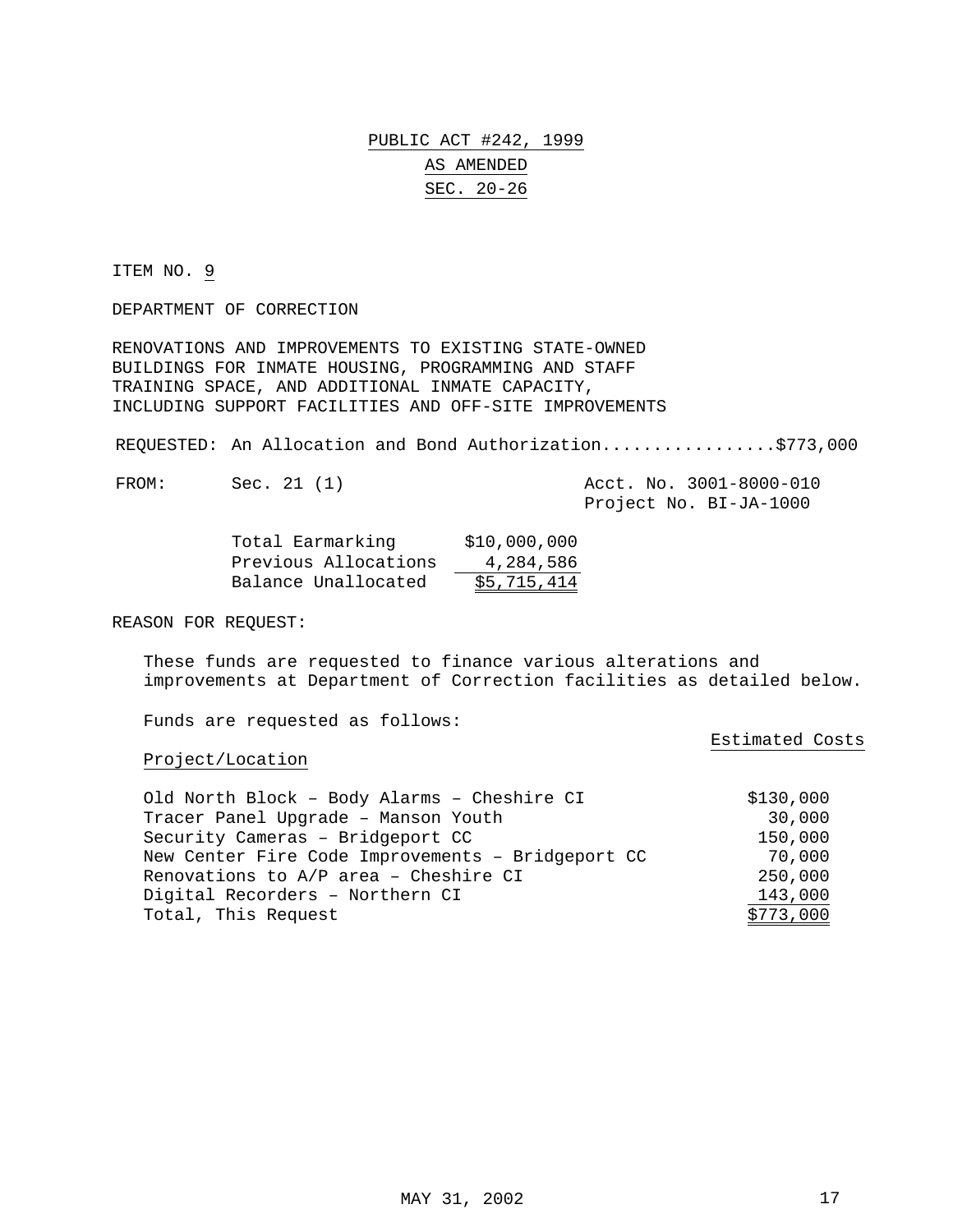# PUBLIC ACT #242, 1999 AS AMENDED SEC. 31-38

#### ITEM NO. 10

DEPARTMENT OF ENVIRONMENTAL PROTECTION

GRANTS-IN-AID OR LOANS TO MUNICIPALITIES FOR ACQUISITION OF LAND, FOR PUBLIC PARKS, RECREATIONAL AND WATER QUALITY IMPROVEMENTS, WATER MAINS AND WATER POLLUTION CONTROL FACILITIES, INCLUDING SEWER PROJECTS, AND CULVERT UPGRADING AND DRAINAGE PROJECTS AND NOT LESS THAN FOUR MILLION DOLLARS SHALL BE USED TO MAKE GRANTS FOR A PROGRAM FOR THE CLEAN-UP OF CONTAMINATED SOIL AND/OR THE REMOVAL AND REPLACEMENT OF LEAKING UNDERGROUND STORAGE TANKS

### STONINGTON

| REQUESTED: An Allocation and Bond  |  |
|------------------------------------|--|
| Authorization (to Agency)\$612,354 |  |

FROM: Sec. 32(b)(1) Acct. No. 1873-3100-164

| Total Earmarking     | \$12,000,000 |
|----------------------|--------------|
| Previous Allocations | 9,675,000    |
| Balance Unallocated  | \$2,325,000  |

REASON FOR REQUEST:

These funds are requested to provide a grant-in-aid to the Town of Stonington for the costs associated with the construction of a water main to the Greenhaven Road/Wequetequock passage area.

Funds are requested as follows:

| Total Project Cost             | \$1,441,279 |           |
|--------------------------------|-------------|-----------|
| Less: SA $97-1$ , $13(c)(4)$ , |             |           |
| Previous Funding               | 828,925     |           |
| State Grant, This Request      |             | \$612,354 |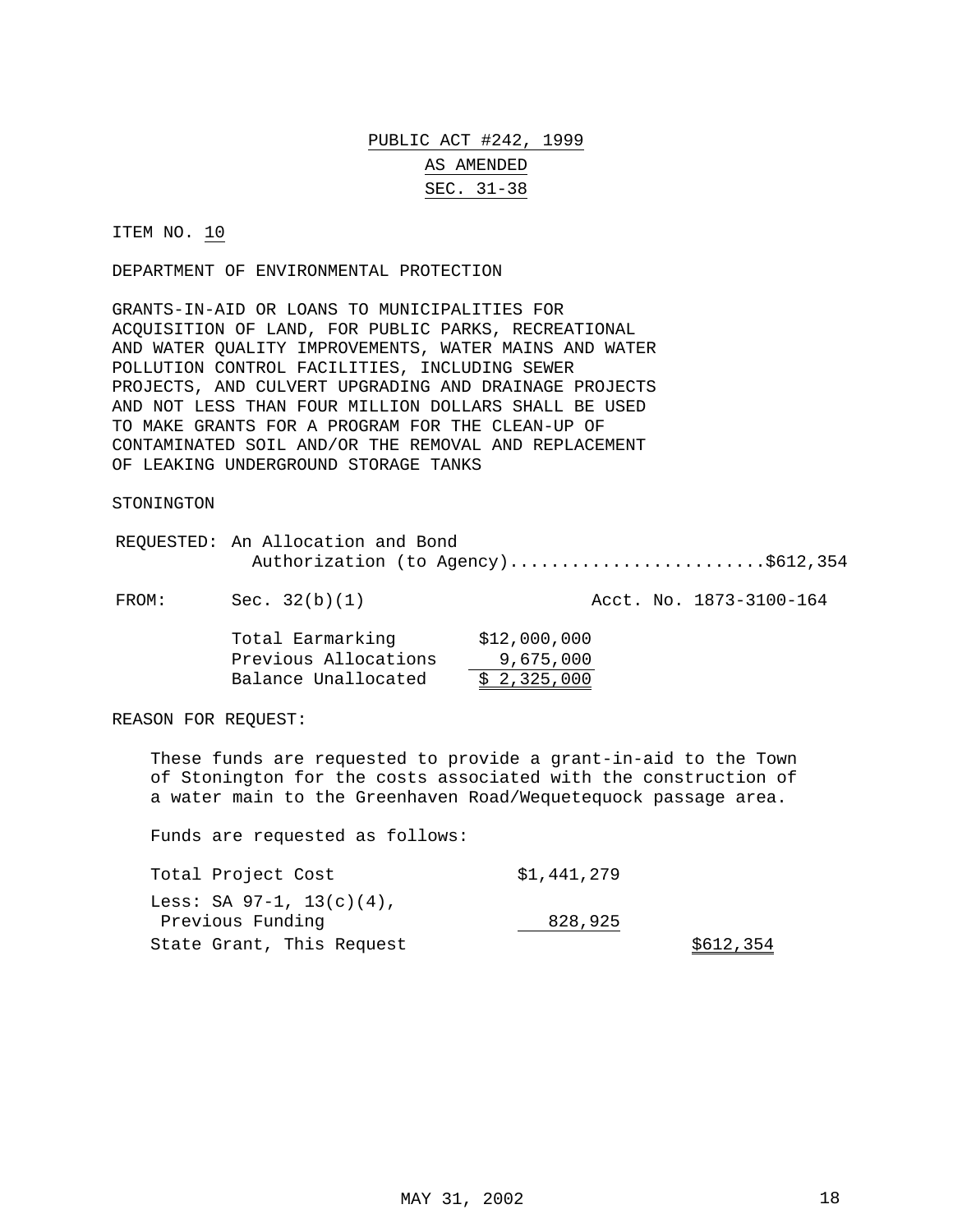## PUBLIC ACT #7, 2001 JUNE SPECIAL SESSION SEC. 19

ITEM NO. 11

OFFICE OF POLICY AND MANAGEMENT

SMALL TOWN ECONOMIC ASSISTANCE PROGRAM

|             | REQUESTED: An Allocation and Bond Authorization |              |
|-------------|-------------------------------------------------|--------------|
| (to Agency) |                                                 | \$19,750,000 |

| FROM: | Sec. $19(a)$                                                                                                                                                                                                                                                                                                                                                                                                        | Acct. No.   | 1873 2000 800 |
|-------|---------------------------------------------------------------------------------------------------------------------------------------------------------------------------------------------------------------------------------------------------------------------------------------------------------------------------------------------------------------------------------------------------------------------|-------------|---------------|
|       |                                                                                                                                                                                                                                                                                                                                                                                                                     |             | 1873 3100 800 |
|       |                                                                                                                                                                                                                                                                                                                                                                                                                     |             | 1873 3500 800 |
|       |                                                                                                                                                                                                                                                                                                                                                                                                                     |             | 1873 5000 800 |
|       |                                                                                                                                                                                                                                                                                                                                                                                                                     |             | 1873 6100 800 |
|       | $T_{0}$ $\uparrow$ $\uparrow$ $\uparrow$ $\uparrow$ $\uparrow$ $\uparrow$ $\uparrow$ $\uparrow$ $\uparrow$ $\uparrow$ $\uparrow$ $\uparrow$ $\uparrow$ $\uparrow$ $\uparrow$ $\uparrow$ $\uparrow$ $\uparrow$ $\uparrow$ $\uparrow$ $\uparrow$ $\uparrow$ $\uparrow$ $\uparrow$ $\uparrow$ $\uparrow$ $\uparrow$ $\uparrow$ $\uparrow$ $\uparrow$ $\uparrow$ $\uparrow$ $\uparrow$ $\uparrow$ $\uparrow$ $\uparrow$ | ANN NUU NUU |               |

| Total Authorized     | \$20,000,000 |
|----------------------|--------------|
| Previous Allocations | 250,000      |
| Balance Unallocated  | \$19,750,000 |

REASON FOR REQUEST:

These funds are requested to provide grants-in-aid to various municipalities under the Small Town Economic Assistance Program.

In accordance with section 19(b) of Public Act 01-7, grants-in-aid shall be provided to "any municipality which (1) is not economically distressed within the meaning of subsection (b) of section 32-9p of the general statutes, does not have an urban center in any plan adopted by the General Assembly pursuant to section 16a-30 of the general statutes, and is not a public investment community within the meaning of subdivision (9) of subsection (a) of section 7-545 of the general statutes and (2) has a population, as defined in subdivision (27) of section 10-262f of the general statutes, under thirty thousand. Such grants shall be used for purposes for which funds would be available under section 4-66c of the general statutes. No municipality may receive more than five hundred thousand dollars in one fiscal year under said program."

The release of these funds will be controlled through the allotment process pending project definition.

Funds are requested as follows:

Total, This Request  $$19,750,000$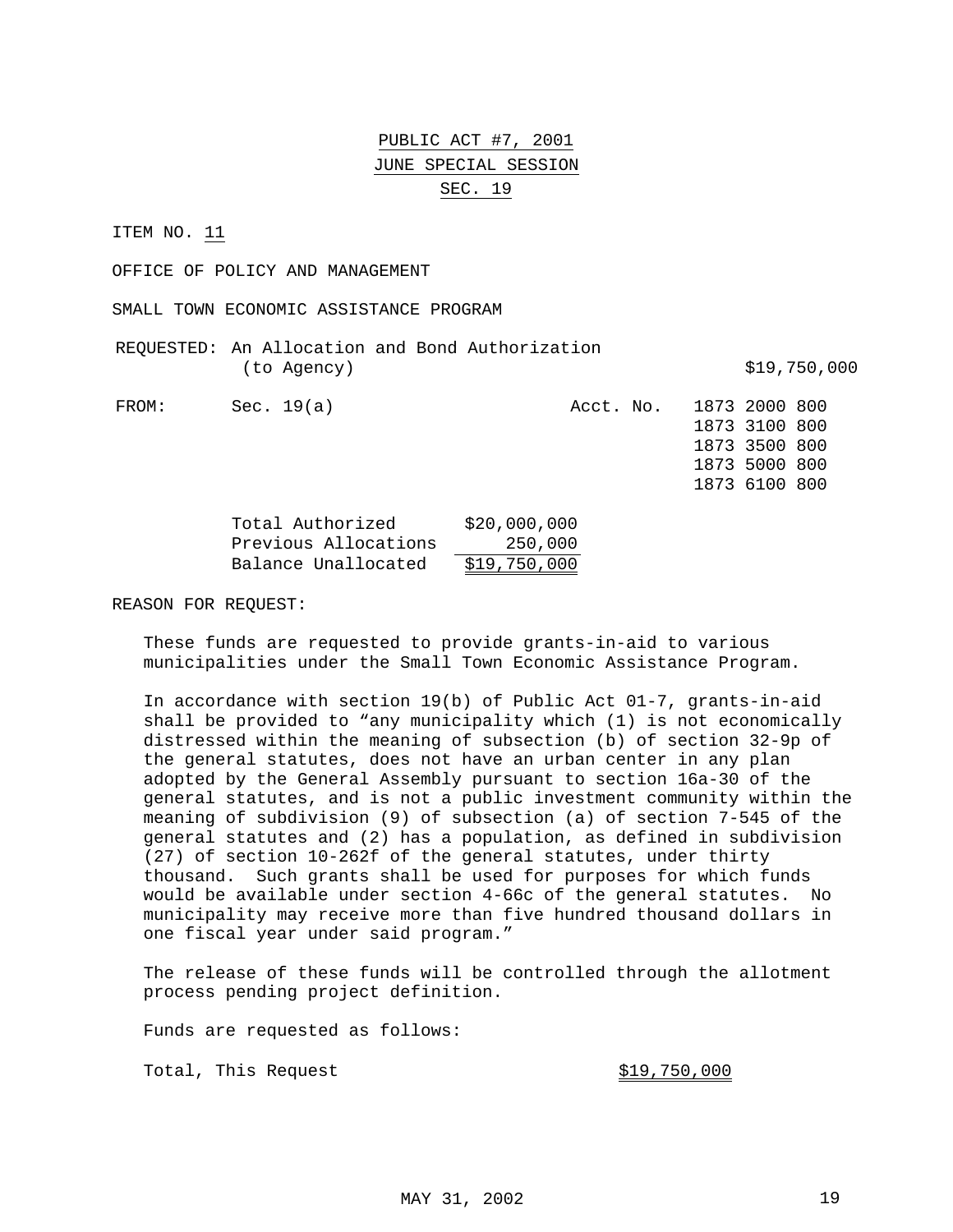## PUBLIC ACT #607, 1979 AS AMENDED SEC.21

ITEM NO. 12 (REVISED)

OFFICE OF POLICY AND MANAGEMENT

GRANTS-IN-AID FOR URBAN DEVELOPMENT PROJECTS INCLUDING ECONOMIC AND COMMUNITY DEVELOPMENT, TRANSPORTATION, ENVIRONMENTAL PROTECTION, PUBLIC SAFETY, CHILDREN AND FAMILIES AND SOCIAL SERVICES PROJECTS AND PROGRAMS, INCLUDING, IN THE CASE OF ECONOMIC AND COMMUNITY DEVELOPMENT PROJECTS ADMINISTERED ON BEHALF OF THE OFFICE OF POLICY AND MANAGEMENT BY THE DEPARTMENT OF ECONOMIC AND COMMUNITY DEVELOPMENT, ADMINISTRATIVE COSTS INCURRED BY THE DEPARTMENT OF ECONOMIC AND COMMUNITY DEVELOPMENT

| REQUESTED:          | 1) An Allocation and Bond      |  |                         |              |  |
|---------------------|--------------------------------|--|-------------------------|--------------|--|
|                     | Authorization (to Agency)      |  |                         | \$47,669,000 |  |
|                     | 2) Use of Previously Allocated |  |                         |              |  |
|                     | Funds Available (to Agency)    |  |                         | 3,500,000    |  |
|                     | Total, This Request            |  |                         | \$51,169,000 |  |
|                     | FROM: Sec. $21(b)(6)(B)$       |  | Acct. No. 3795-2000-800 |              |  |
|                     |                                |  | 3795-3100-800           |              |  |
|                     |                                |  | $3795 - 3500 - 800$     |              |  |
|                     |                                |  | 3795-6100-800           |              |  |
|                     |                                |  | 3795-8100-800           |              |  |
|                     | Total Authorized               |  |                         |              |  |
|                     |                                |  | \$685,300,000           |              |  |
|                     | Previous Allocations           |  | 535,960,737             |              |  |
|                     | Balance Unallocated            |  | \$149,339,263           |              |  |
| REASON FOR REOUEST: |                                |  |                         | This Request |  |
|                     |                                |  |                         |              |  |

- I. Department of Public Safety
	- A. These funds are requested to provide a grant-in-aid to the Town of Vernon for the expansion of the ambulance building into a public safety complex.

This facility will be two stories and will include a training/meeting hall, office space, conference room, ambulance bays and an emergency operations center.

Funds are requested as follows:

State Grant, This Request  $$500,000$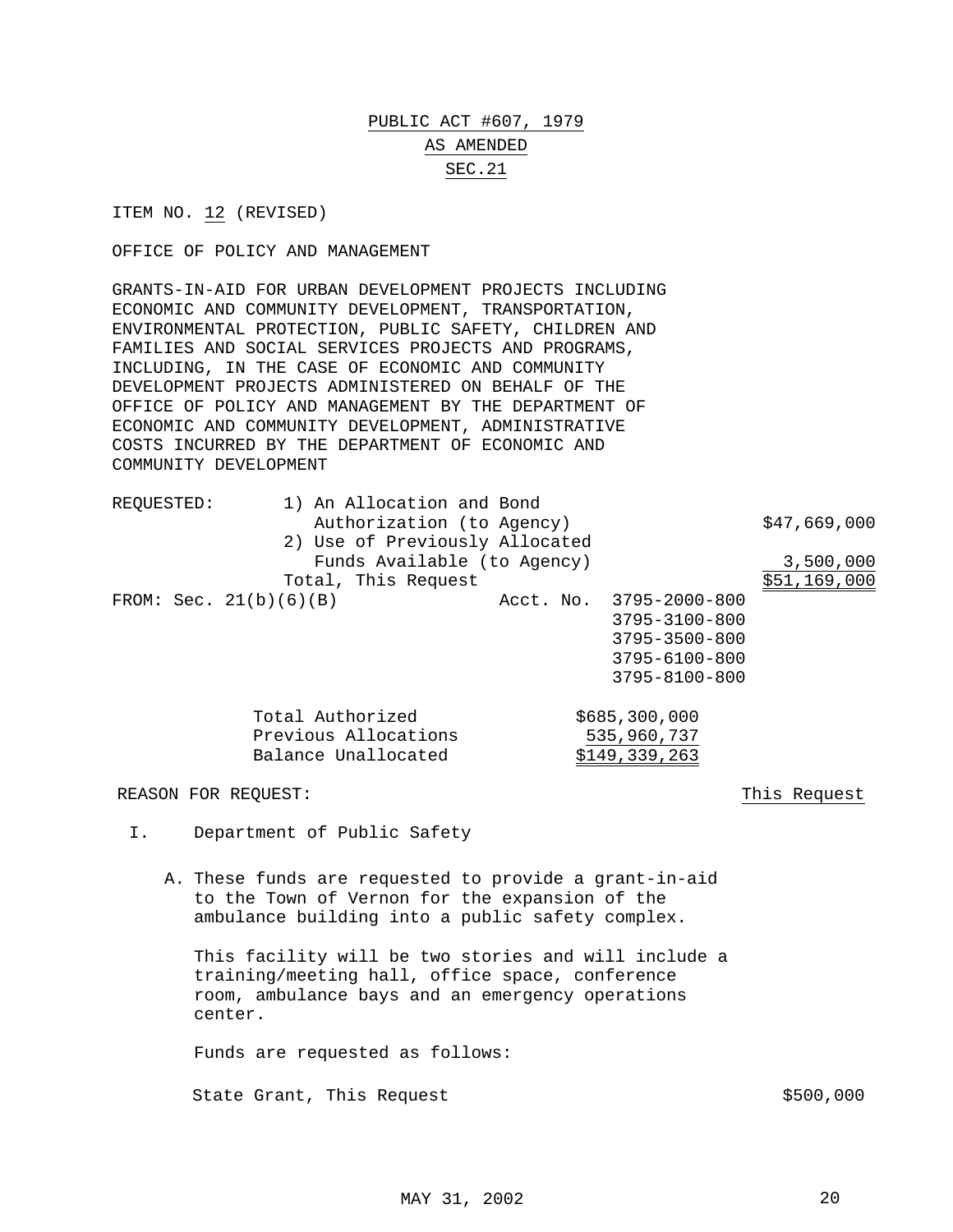ITEM NO. 12 (REVISED)(Cont'd)

|      |                                                                                                                                                                                                                                                                                                     |                                        | This Request |
|------|-----------------------------------------------------------------------------------------------------------------------------------------------------------------------------------------------------------------------------------------------------------------------------------------------------|----------------------------------------|--------------|
| II.  | Department of Environmental Protection<br>A. These funds are requested to provide a grant-in-aid<br>to the City of Waterbury for improvements to East<br>Mountain Park.                                                                                                                             |                                        |              |
|      | This project consists of renovations to tennis and<br>basketball courts, ball fields, toilet facilities,<br>installation of fencing, updating an irrigation<br>system and development of a handicapped playground<br>and spray pool.                                                                |                                        |              |
|      | Funds are requested as follows:                                                                                                                                                                                                                                                                     |                                        |              |
|      | State Grant, This Request                                                                                                                                                                                                                                                                           |                                        | 600,000      |
| III. | Department of Economic and Community Development                                                                                                                                                                                                                                                    |                                        |              |
|      | A. These funds are requested to provide a grant-in-aid<br>to the Naugatuck Valley Development Corporation<br>(NVDC) to assist in the costs associated with the<br>downtown development activities in Waterbury (UConn,<br>Magnet School, Palace Theater, Spring Street Garage<br>and UConn Garage). |                                        |              |
|      | The project consists of the construction and<br>associated costs of this major development project<br>in downtown Waterbury.                                                                                                                                                                        |                                        |              |
|      | Funds are requested as follows:                                                                                                                                                                                                                                                                     |                                        |              |
|      | Total Project Cost<br>\$189,158,000<br>Less: UConn Funds<br>School Construction<br>Previously Authorized Bonds                                                                                                                                                                                      | 22,000,000<br>57,000,000<br>65,158,000 |              |
|      | State Grant, This Request                                                                                                                                                                                                                                                                           |                                        | 45,000,000   |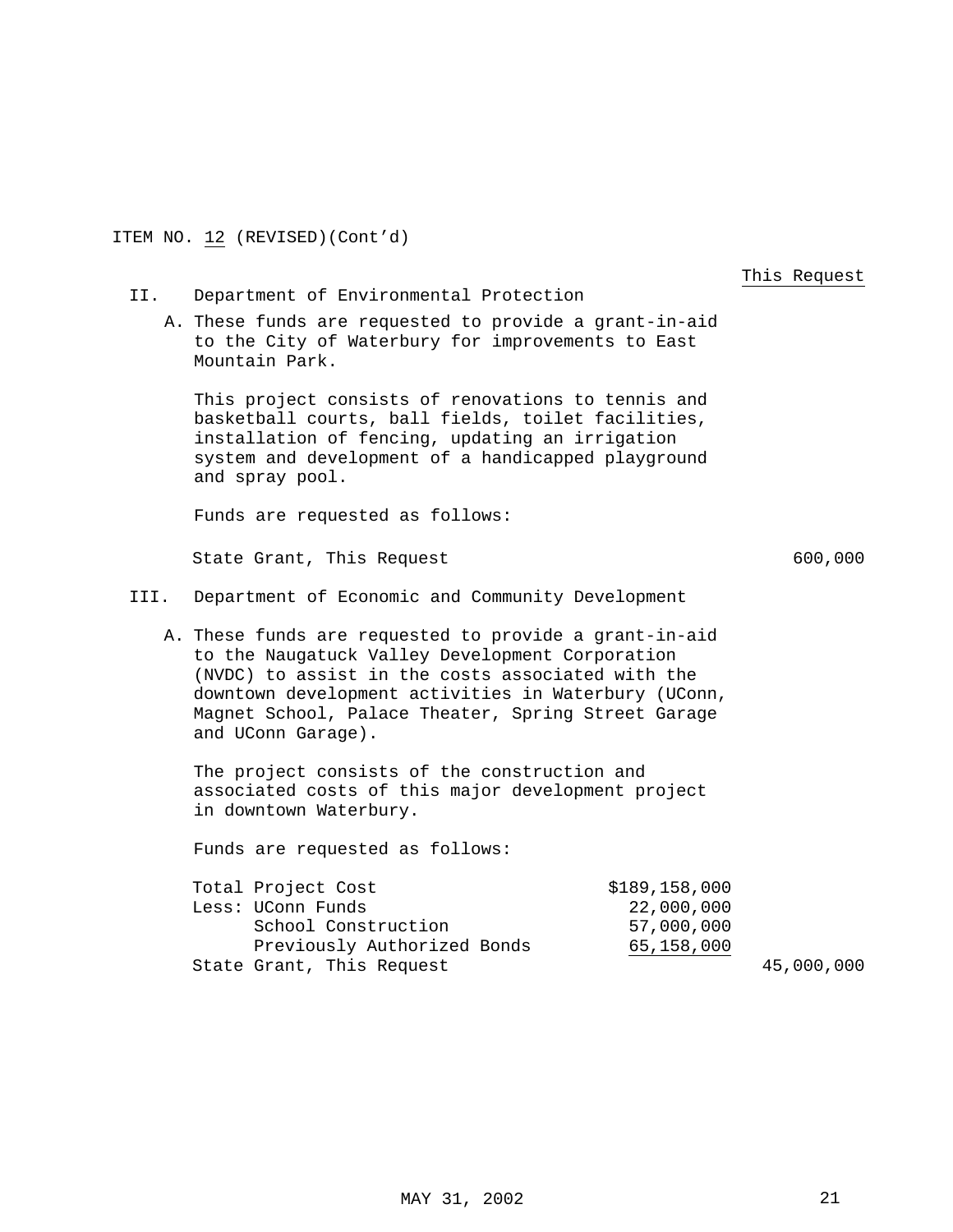#### ITEM NO. 12 (REVISED)(Cont'd)

B. These funds are requested to provide a grant-in-aid to Bristol Paideia for the costs associated with renovations to 7,500 sq. ft. of space at the Bristol Cultural and Arts Center. This space will be used for increasing the understanding of Greek arts and culture.

The project consists of the installation of windows, doors, and a heating and cooling system; upgrading of the electrical system; demolition and construction of walls; refinishing of floors; and, handicapped accessible improvements. The facility will provide cultural events, host visitors from Greece and be a location for various forums.

Funds are requested as follows: State Grant, This Request 225,000

C. These funds are requested to provide a grant-inaid to the Wadsworth Atheneum in Hartford to assist in the costs associated with a major expansion and development project.

The estimated total cost of this project is \$43.75 million with private contributions estimated to total \$31.25 million. The estimated schedule of State allocations and private contributions is detailed below.

Of this allocation, \$2,500,000 is available from a grant-in-aid which was previously approved for Southside Institutions Neighborhood Alliance, Inc. (SINA) of Hartford and is no longer needed.

Project No. 2000 064 012

| Date    | Private<br>Match | State Grant      | Total        |
|---------|------------------|------------------|--------------|
| 2000    |                  | \$5,000,000      | \$5,000,000  |
| 2001    | \$18,000,000     | 4,000,000        | 22,000,000   |
| 2002    | 7,000,000        | 3,500,000        | 10,500,000   |
| Balance | 6, 250, 000      | $\left( \right)$ | 6, 250, 000  |
| Total   | \$31,250,000     | \$12,500,000     | \$43,750,000 |

Funds are requested as follows:

| Total Project Cost                     | \$43,750,000 |           |
|----------------------------------------|--------------|-----------|
| Less: Private Funds                    | 31,250,000   |           |
| Previous State Funds                   | 9,000,000    |           |
| Grant-in-aid to the Wadsworth Atheneum |              | 3,500,000 |

#### This Request

MAY 31, 2002 22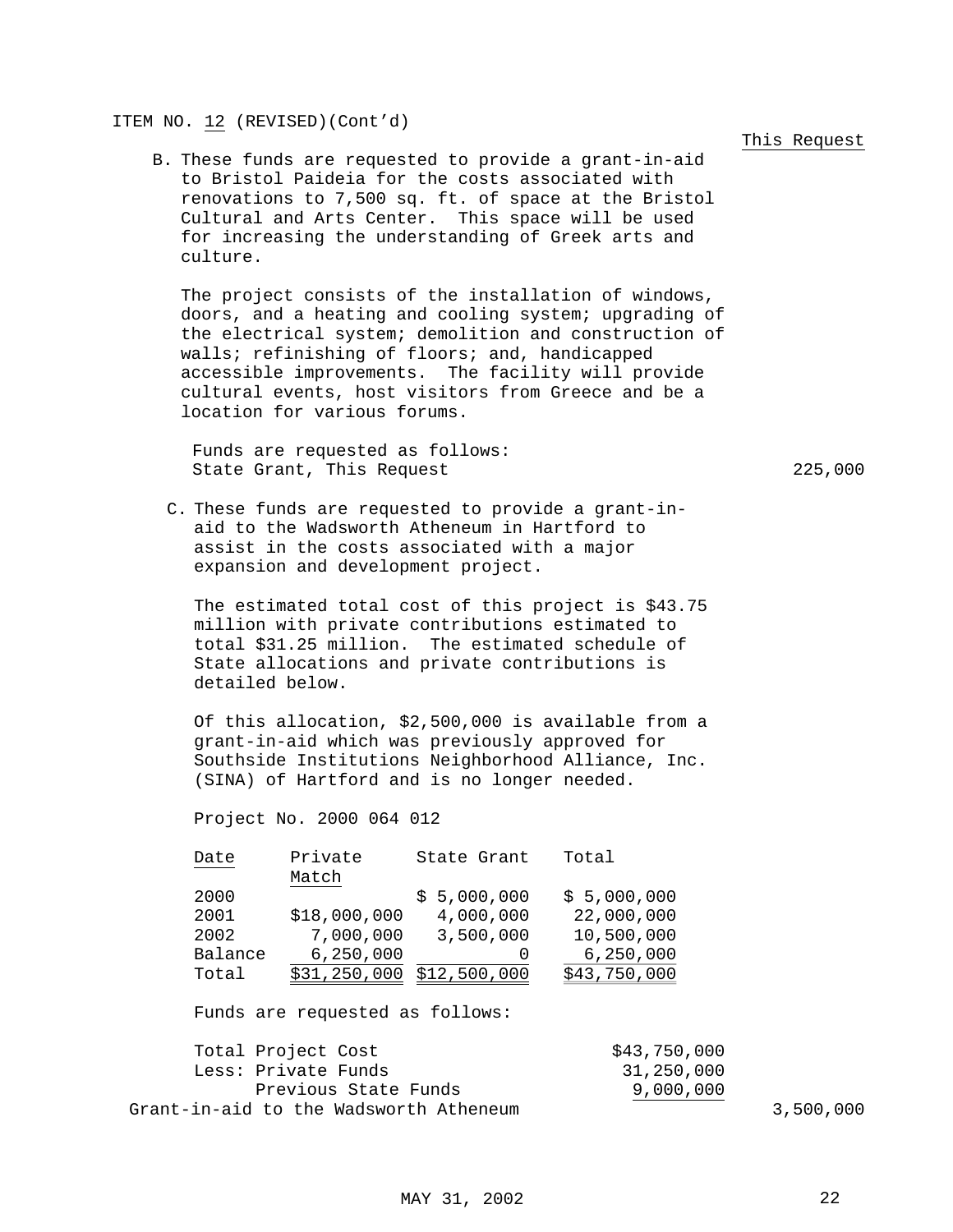### This Request

### IV. Department of Social Services

A. At the October 29, 1999 State Bond Commission meeting, \$3.5 million dollars was approved to provide a grant-in-aid to Southside Institutions Neighborhood Alliance, Inc. (SINA) of Hartford to assist in the development of a family resource center in the Learning Corridor. This project did not go forward and a portion of the original amount is now requested to provide a grant-in-aid to SINA for a family center known as the Aetna Center for Families.

This project consists of the renovation of 6,000 sq. ft of space in the front section of the parking garage of the Learning Corridor including new ceilings, partitions, mechanical and security systems, landscaping and computer and telephone systems.

The center will provide health services, educational and referral services and social and cultural events for approximately 150 adult education students and others.

Project No. 6100 03 0211

Funds are requested as follows:

Total Project Cost  $$1,020,000$ Less: Aetna Foundation 20,000 State Grant, This Request 1,000,000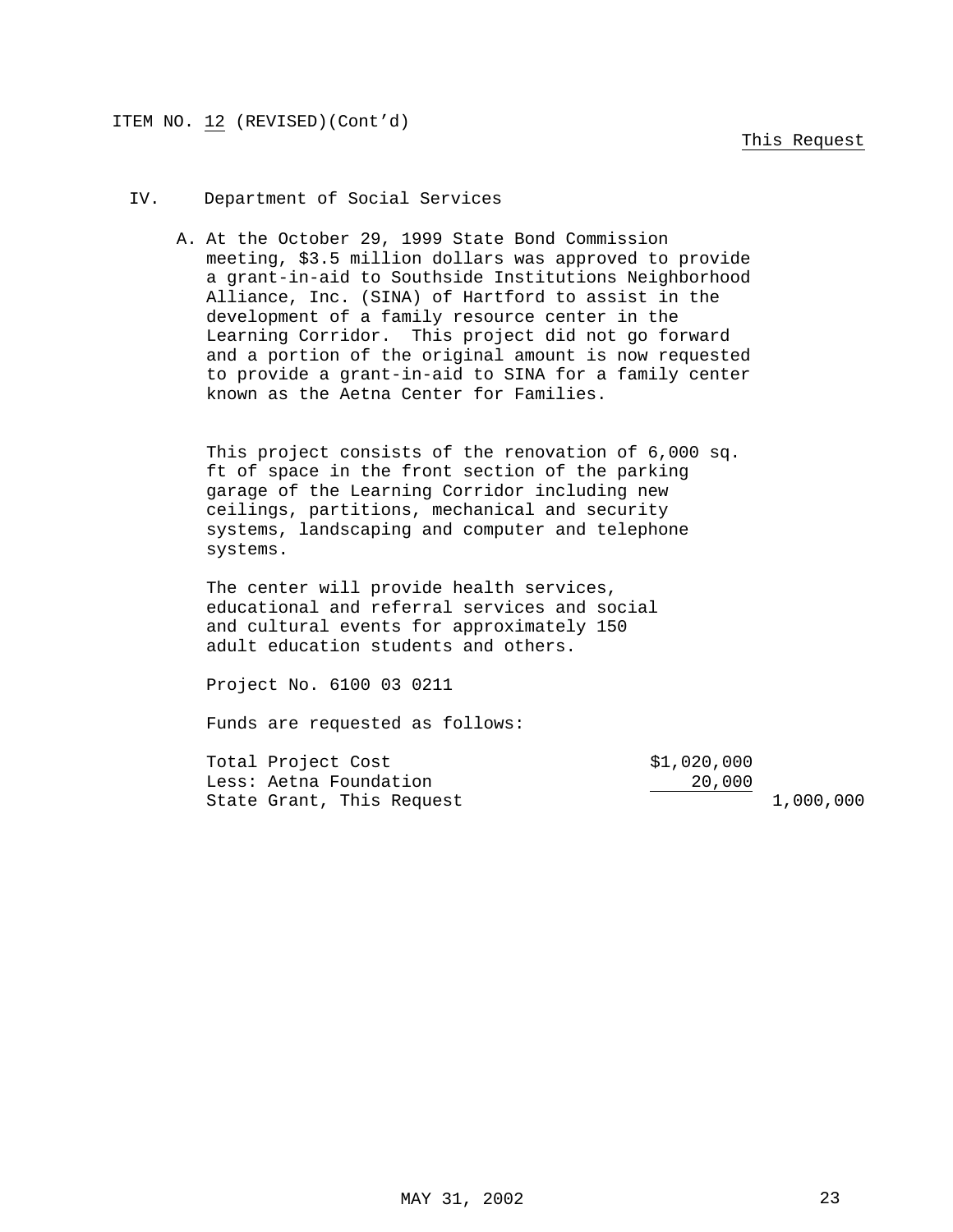### ITEM NO. 12 (REVISED)(Cont'd)

B. At the December 15, 2000 State Bond Commission meeting, funds were approved to provide a grantin-aid to the City of Bristol to assist in the costs associated with the purchase and renovation of a building located at 51 High Street for use by the Bristol Community Organization and Bristol Youth Services.

Subsequently, the project architect determined that additional funds would be required to abate lead and asbestos, both within and outside the building. Therefore, these funds are requested to provide a supplemental grant-in-aid to the City of Bristol for the additional costs of lead and asbestos abatement.

Bristol Youth Services will be relocated to this site and will provide counseling, family therapy, crisis intervention, teen pregnancy prevention programs, parent training, employment counseling and training, recreation and other youth programs.

Funds are requested as follows:

| Total Project Cost        | \$1,113,210 |         |
|---------------------------|-------------|---------|
| Less: Local Funds         | 313,210     |         |
| SA 97-1, Sec. 32(d),      |             |         |
| Previous Funding          | 550,000     |         |
| State Grant, This Request |             | 250,000 |

### V. Department of Children and Families

A. These funds are requested to provide a grant-in-aid to the Rushford Center of Middletown for the costs associated with renovations to two houses in Meriden for use as safe homes for children. Eighteen beds will be provided between both homes.

This project consists of the installation of sprinkler and fire alarm systems in both homes, new windows in one home and the paving of one driveway.

Project No. 6100 07 0022

Funds are requested as follows:

State Grant, This Request 34,000

Total State Grants, This Request  $$51,169,000$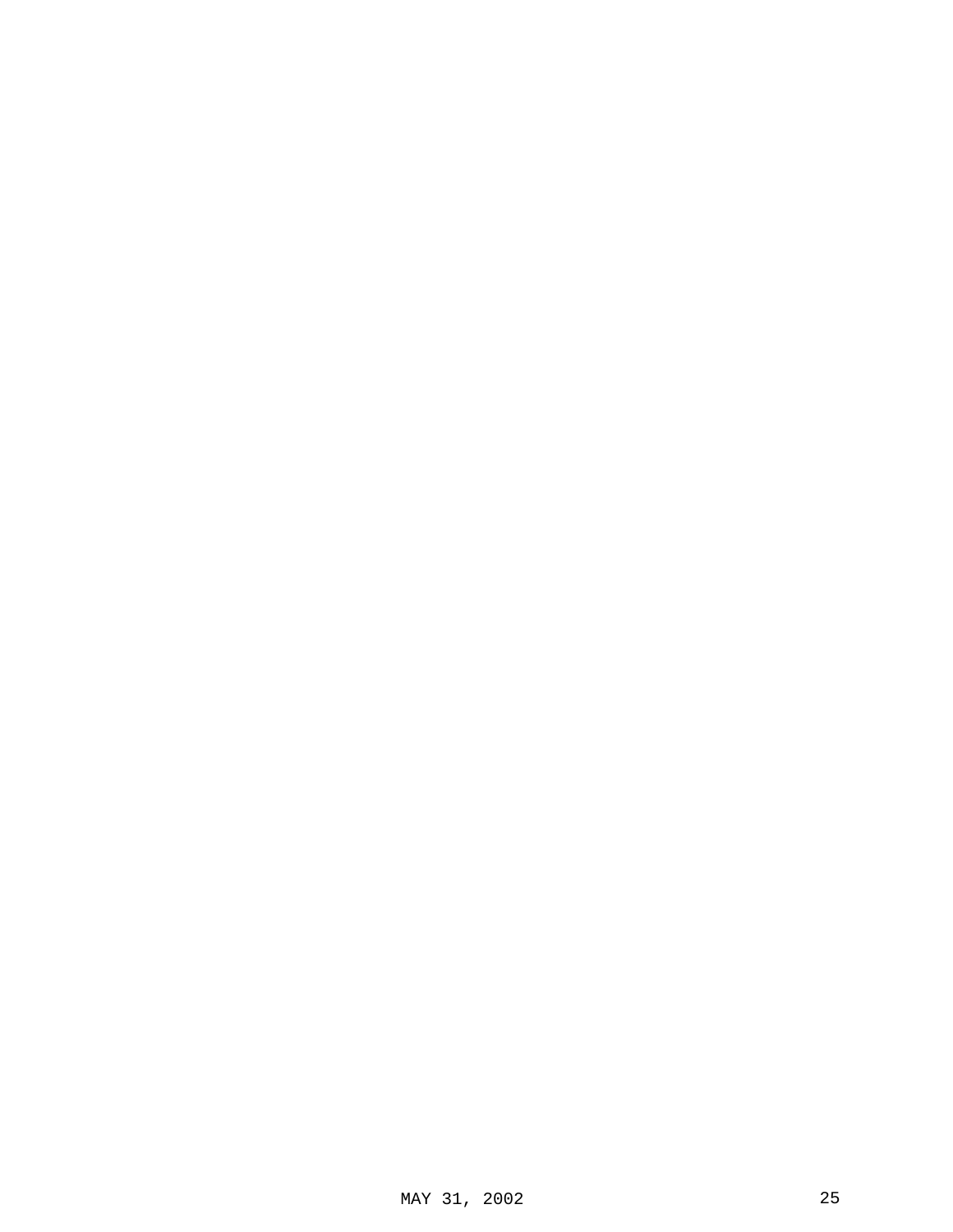Item No. 13

STATE TREASURER

BOND SALE

GENERAL OBLIGATION BONDS

REQUESTED: Authorization to issue and sell general obligation bonds of the State in an amount not to exceed \$224,000,000

#### SUGGESTED RESOLUTION:

The State Treasurer is authorized to issue and sell general obligation bonds of the State, which were previously authorized to be issued by this Commission, or which may be authorized to be issued by this Commission prior to their sale, in an aggregate principal amount not to exceed \$224,000,000.

The Treasurer is authorized to consolidate for sale bonds authorized to be issued under two or more bond acts and issue the same as a single bond issue provided that a separate maturity schedule for the bonds authorized under each bond act shall be established and filed with the Secretary of the State Bond Commission prior to the delivery of the bonds.

The Treasurer is authorized to sell such bonds at public sale on sealed proposals or by negotiation, in such manner, at such price or prices, at such time or times, and on such terms and conditions as the Treasurer shall determine to be in the best interests of the State.

The Treasurer is authorized to enter into agreements on behalf of the State with respect to the issuance and sale of said bonds, including financial advisory agreements, bond purchase agreements, secondary market disclosure agreements, tax regulatory agreements containing the provisions set forth in Section 3-20(r) of the Connecticut General Statutes and agreements with respect to the issuance, sale and securing of such bonds.

The Treasurer is authorized to determine the form, date or dates, maturities of serial or term bonds, date and manner of sale, interest rate or rates and due dates thereof (including the issuance of such bonds at fixed rates or variable rates, and as capital appreciation or current interest bonds), the denominations and designation of such bonds, registration, conversion and transfer privileges, the terms of redemption with or without premium, and all other terms and conditions of such bonds and of the issuance and sale thereof, as she shall determine to be in the best interests of the State, provided that she shall file a certificate of determination with the Secretary of the State Bond Commission on or before the date of delivery of such bonds setting forth the details and particulars of such bonds determined by her in accordance with this delegation.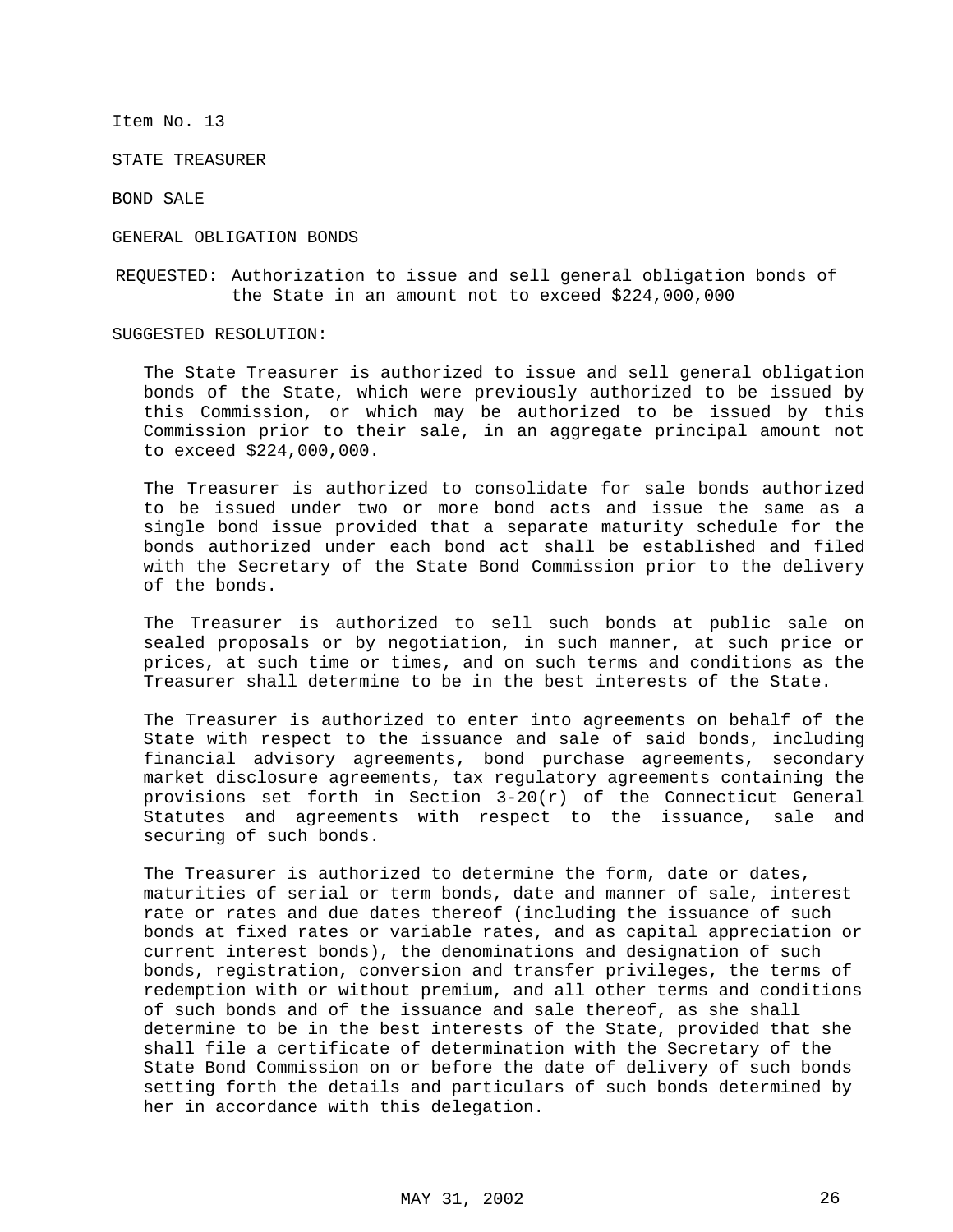ITEM NO. 13 (Cont'd.)

The Treasurer is authorized to enter into on behalf of the State such reimbursement agreements, remarketing agreements, standby bond purchase agreements and any other necessary or appropriate agreements in connection with obtaining any liquidity facility or credit facility with respect to such bonds, and to determine the terms and conditions of any such agreement. The Treasurer may pledge the full faith and credit of the State to the State's payment obligations under any such agreement.

The Treasurer is authorized to enter into on behalf of the State such swap or other contracts with respect to such bonds and any other necessary or appropriate agreements in connection with obtaining any such contract, with such terms and conditions and parties as the Treasurer may determine, as provided in and subject to the requirements of Section 3-20a(c) of the Connecticut General Statutes. The Treasurer is authorized to pledge the full faith and credit of the State to the State's payment obligations under any such contract.